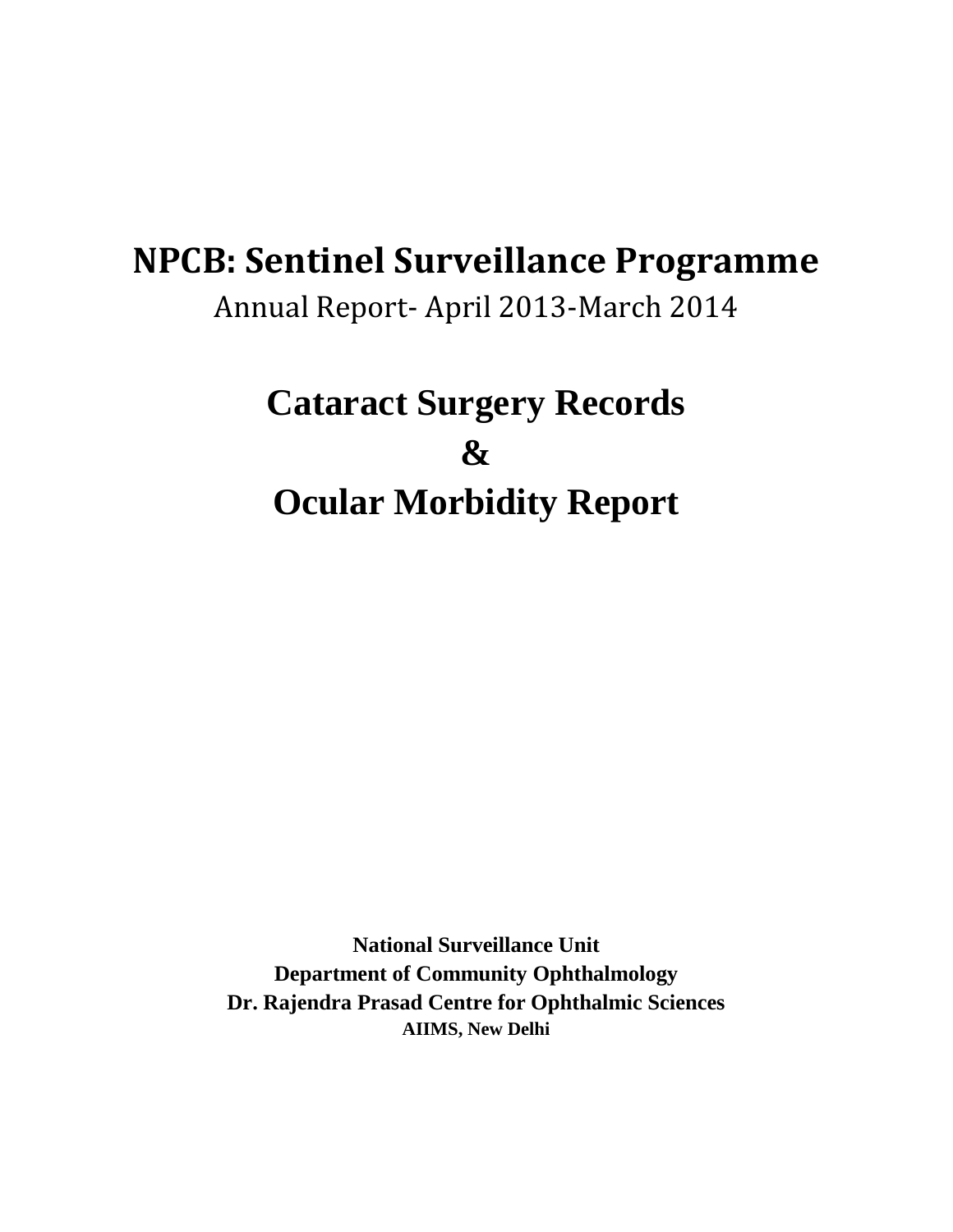### **Table of Contents Page no**

| 1. | <b>Executive Summary</b>                              |    |
|----|-------------------------------------------------------|----|
| 2. | <b>Introduction</b>                                   |    |
| 3. | <b>Cataract surgical Outcomes</b>                     |    |
| 4. | <b>Complications after Cataract surgeries</b>         | 16 |
| 5. | <b>Ocular Morbidity Reports (OMR)</b>                 | 18 |
|    | <b>Annexure 1-Cataract Surgery Reporting Performa</b> | 22 |
|    | <b>Annexure 2-Ocular Morbidity Performa</b>           | 23 |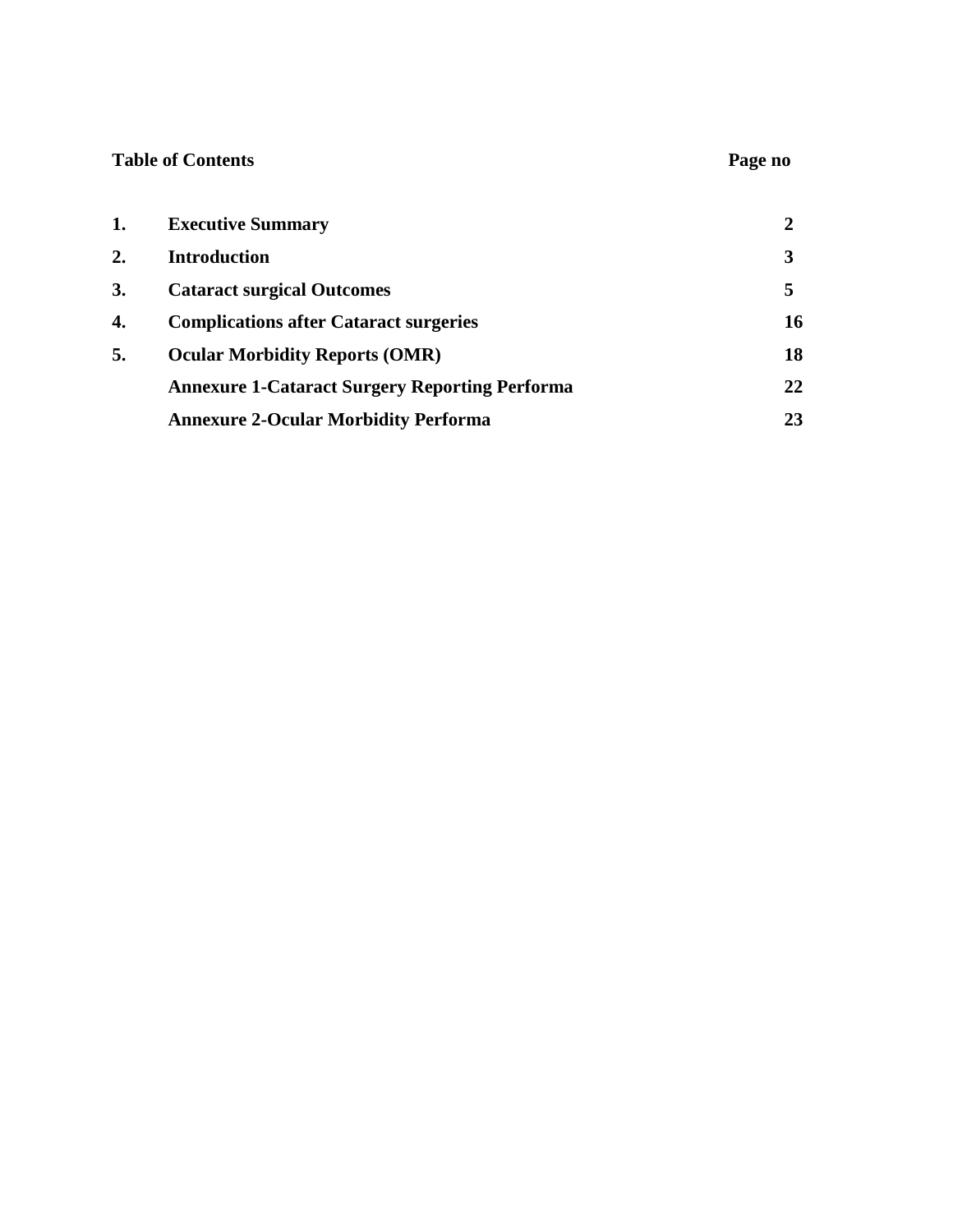### **Abbreviations**

- NSU-National Surveillance Unit
- SSU-Sentinel Surveillance Unit
- CSR-Cataract Surgical Record
- OMR-Ocular Morbidity Record
- IOL-Intra Ocular Lens
- NPCB-National Programme for Control of Blindness
- RPC-Dr. Rajendra Prasad Centre for Ophthalmic Sciences

VA-Visual Acuity

- ICCE-Intra-Capsular Cataract Extraction
- ECCE-Extra-Capsular Cataract Extraction
- SICS-Small Incision Cataract Surgery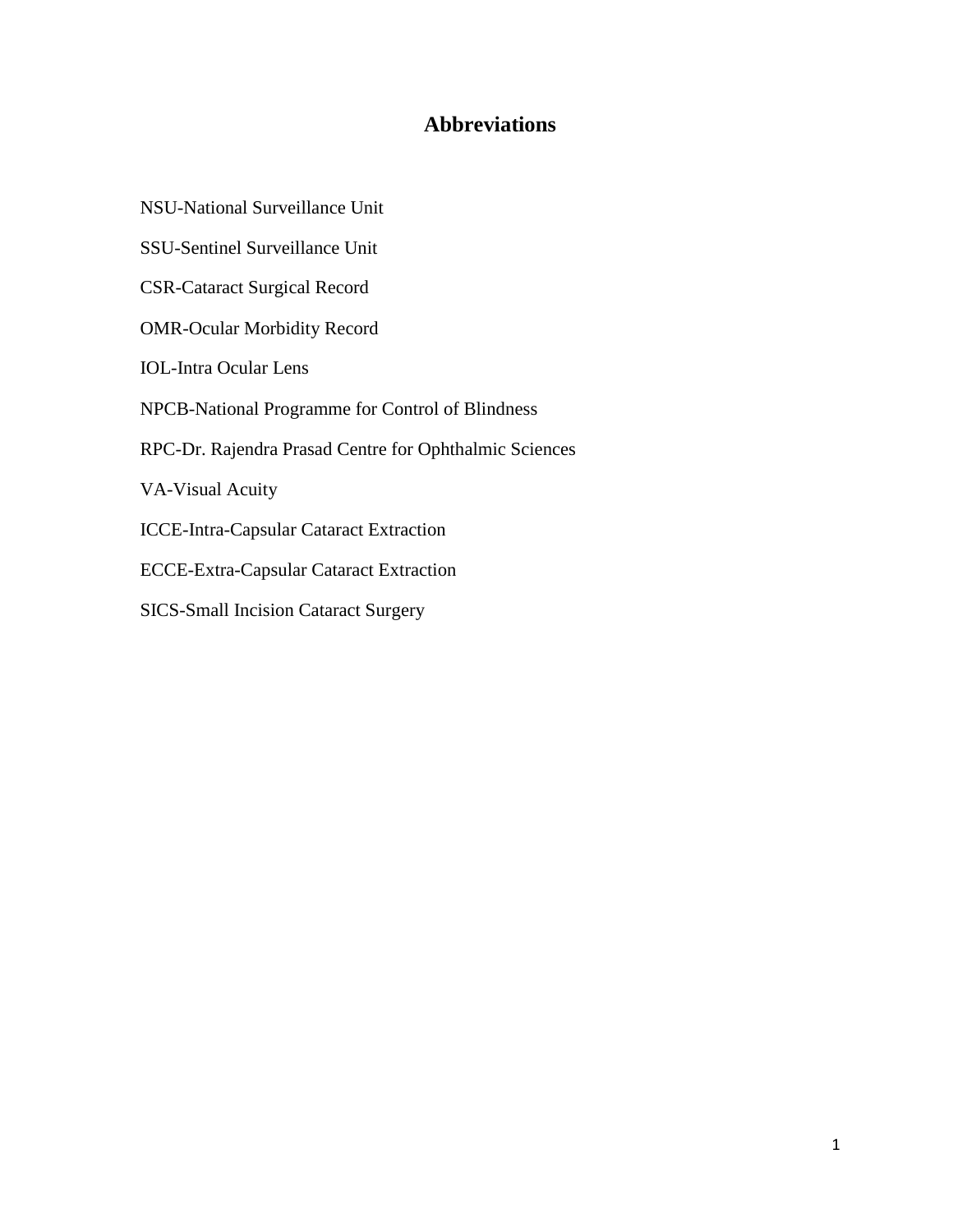#### <span id="page-3-0"></span>**1. Executive Summary**

National Programme for Control of Blindness, Ministry of Health &Family Welfare, Govt. of India established 25 sentinel surveillance units (SSUs) in different regions of the country during the year 2000-01. The main objective of this initiative was to assess the magnitude and trends of the problems-cataract and ocular morbidities and to assess the outcome of cataract surgeries along with recording the extent of follow up services thereby monitoring the quality of cataract services in the country. The National Surveillance Unit was established at Dr. Rajendra Prasad Centre for Ophthalmic Sciences, AIIMS New Delhi by the same Ministry division, with the objectives of compilation, analysis, interpretation  $\&$ dissemination of data received from all sentinel surveillance units.

In the current year 2013-14, National Surveillance Unit presents the compiled data on cataract surgical reports and ocular morbidity reports from all functional sentinel units. Out of the 25 sentinel surveillance units initiated, 22 are approved by NPCB as of now, reports were submitted by19 SSUs. SSU Ajmer, Cuttack and Srinagar did not submit reports during the reporting period.

The total reported cataract surgeries were 65,626from19 SSUs. More number of females (51.9%) had undergone surgery as compared to males (48.1%). Around 36.2 % of patients were less than 60 years old whereas 63.8% of cataract surgeries were conducted among 60+age group. Most of the surgeries (98.8%) were done with IOL implantation. Nearly three fourth of the patients (75.7%) had pre-operative visual acuity< 6/60 in the operated eye. After surgery, only 2.8% of the patients were reported to have visual acuity less than 6/60 in the operated eye. This showed that quality of surgery is very satisfactory as whole. Some of the post-operative complications were also reported from 17 SSUs that led to post operative vision acuity less than 6/60. Posterior Capsular Opacification was the most common complication reported in (0.3%) and followed by Uvietis and associated infections (0.2%).

Out of 22 SSUs, 19 submitted the ocular morbidity reports. Of the total morbidities reported (792931), Refractive error was the most common (34.4%), followed by Cataract (29.2%), Conjunctivitis (5.4%), Disease of Adnexa (3.2%) and Glaucoma& Vitro Retinal Disorder (3.1% each).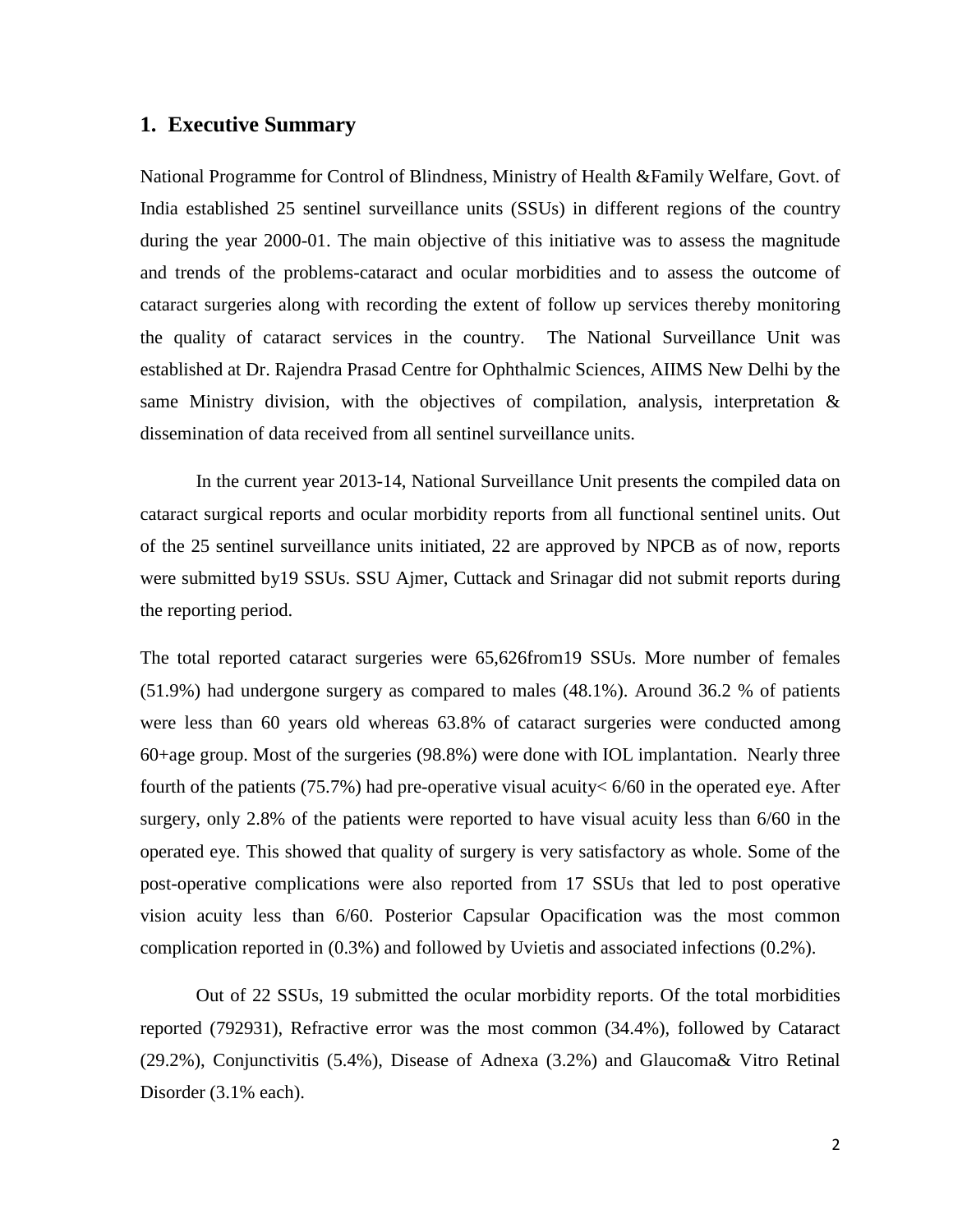#### <span id="page-4-0"></span>**2. Introduction**

Surveillance, a fundamental tool of public health, is the systematic collection, analysis and interpretation of health data and the timely dissemination of this data to policymakers and other stakeholders for initiating action for control and prevention of diseases. Sentinel surveillance is essentially a type of surveillance in which reporting sources or units are situated at various sites covering an area or subset of the population. The main objective of sentinel surveillance is to track an approximate pattern or trend of health problem not to achieve representative of health problem. The results of sentinel surveillance allow monitoring the trends in specific groups within the community.

India is one of the first countries to have launched a sentinel surveillance system for tracking blindness and other ocular morbidities pattern at the national level. The need for such a programme was realized after the completion of the World Bank Blindness Control Project (1994-2001), to decrease the cataract blindness burden in India. Therefore, under National Programme for Control of Blindness, Ministry of Health & Welfare, Government of India established 25 different Sentinel Surveillance Units (SSUs) in the country in the year 2000-01 but currently 22 SSUs (figure 1) are registered under NPCB. These SSUs are located among Regional Institute of Ophthalmology, Medical Colleges or health institutespublic as well as NGO sectors.

## **Objectives of Sentinel Surveillance**

- $\Box$  To assess the trend of magnitude of problem-cataract and ocular morbidities
- $\Box$  To assess outcome of cataract surgeries and extent of follow up services
- $\Box$  To assess quality of services by determining success rate (comparing VApre&postsurgery)

These SSUs collect data on cataract surgical and ocular morbidity records on standardized format and submit electronically to National Surveillance Unit. Dr. RP Centre AIIMS New Delhi on a specially designed software package, developed at RPC, itself.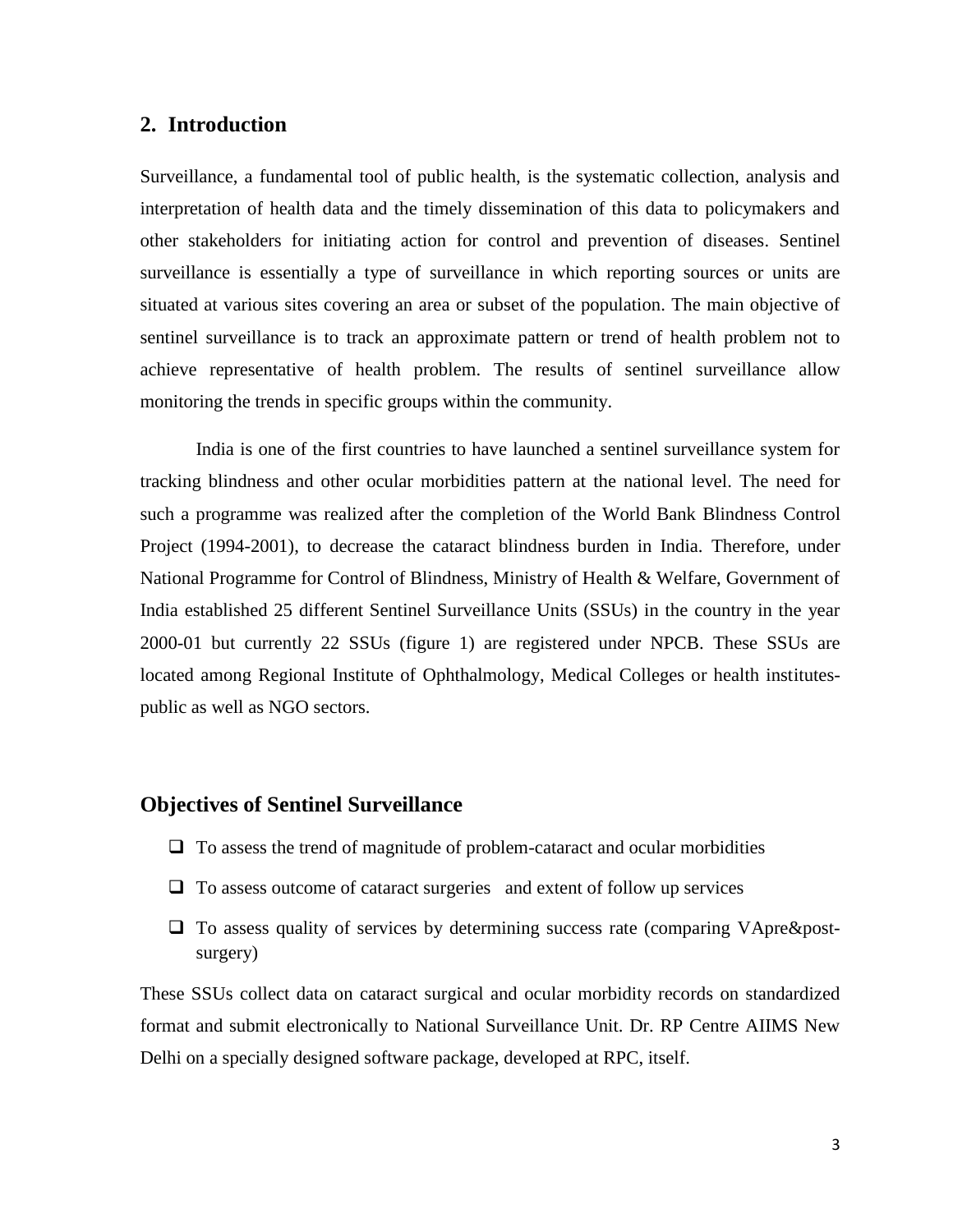**National Surveillance Unit (NSU)**is located at Community Ophthalmology Department, Dr. R.P. Centre for ophthalmic Sciences, AIIMS New Delhi, India which is a WHO collaborating center for prevention of blindness. The NSU is responsible for

- $\Box$  Compilation of data
- $\Box$  Analysis of data
- $\Box$  Interpretation & dissemination of data
- □ Monitoring and
- **Q** Feedback

#### **Figure1. Lists of SSUs in different states of India**



**SSU-Ajmer, Cuttack & Srinagar did not submit both CSR and OMR Location of SSUs**

**Figure1**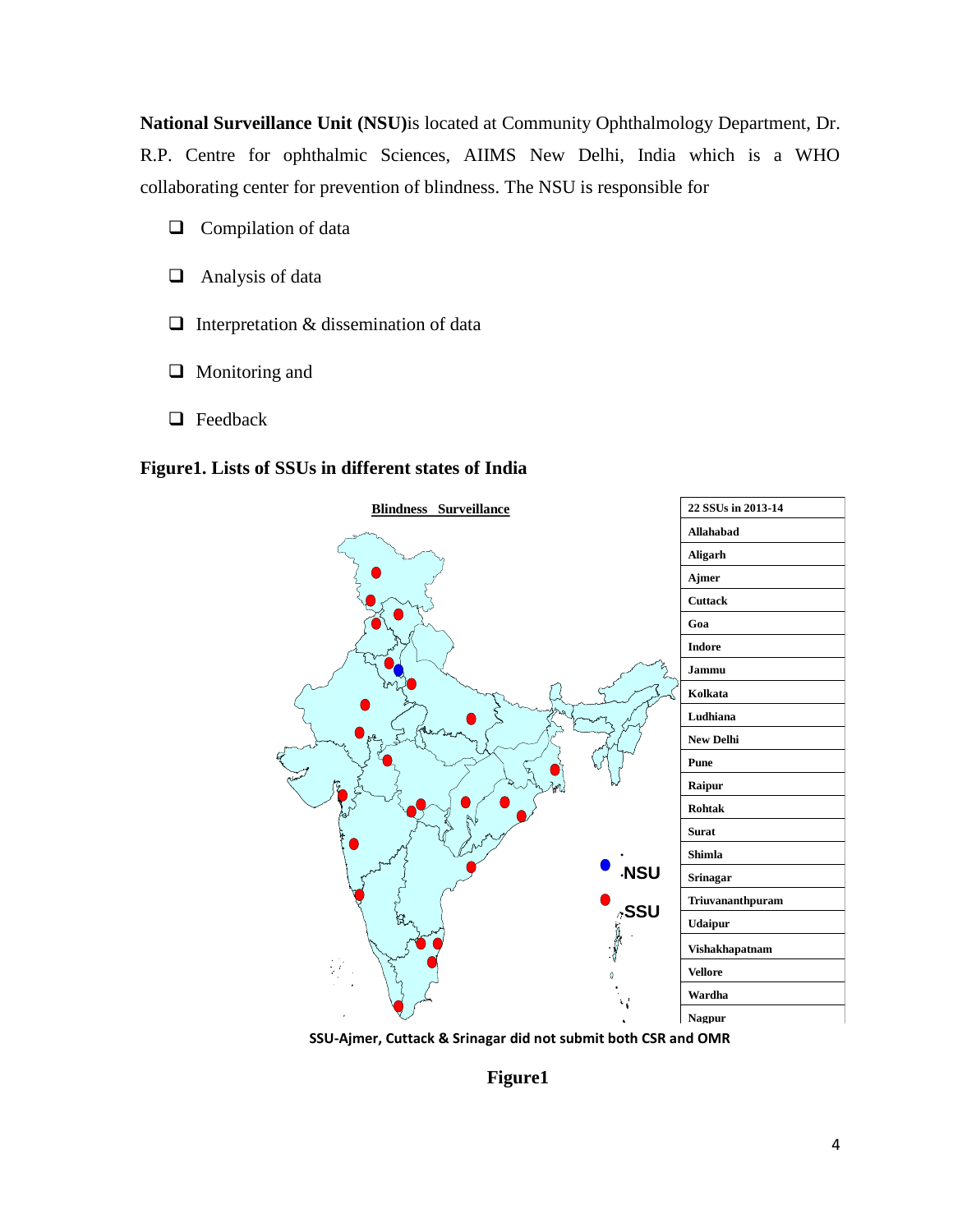#### <span id="page-6-0"></span>**3. Cataract surgical Outcomes**

#### **3.1 Status of report received during reporting year (2013-14)**

Cataract surgical record (CSR) was received from 19 SSUs out of the 22 SSUs registered under National Programme for Control of Blindness. Complete CSR were received from 12 SSUs. They are SSU-Goa, SSU-Indore, SSU-Kolkata, SSU-Ludhiana, SSU-New Delhi, SSU-Pune, SSU-Rohtak, SSU-Surat, SSU-Shimla, SSU-Thiruvananthapuram, SSU-Wardha, SSU-Nagpur etc. Partial reports were submitted by 07 SSUs. SSU-Ajmer, SSU-Cuttack& SSU-Srinagar did not submit the report on Cataract Surgical Outcomes (Table 1).

#### **3.2Number of reported cataract surgeries**

Total numbers of cataract surgeries reported from all 19 SSUs during 2013-14 was**65,626**. SSU Kolkata conducted maximum (12648) cataract surgeries (Table 2).

#### **3.3Gender distribution of reported cataract surgeries**

SSU Kolkata reported minimum proportion of female patients (46.2%) whereas SSU Vishakhapatnam reported maximum proportion of female patients (61.1%) operated for cataract surgery. Overall, more female patients under went cataract surgery as compared to male patients (51.9 % vs. 48.1%, Table 3).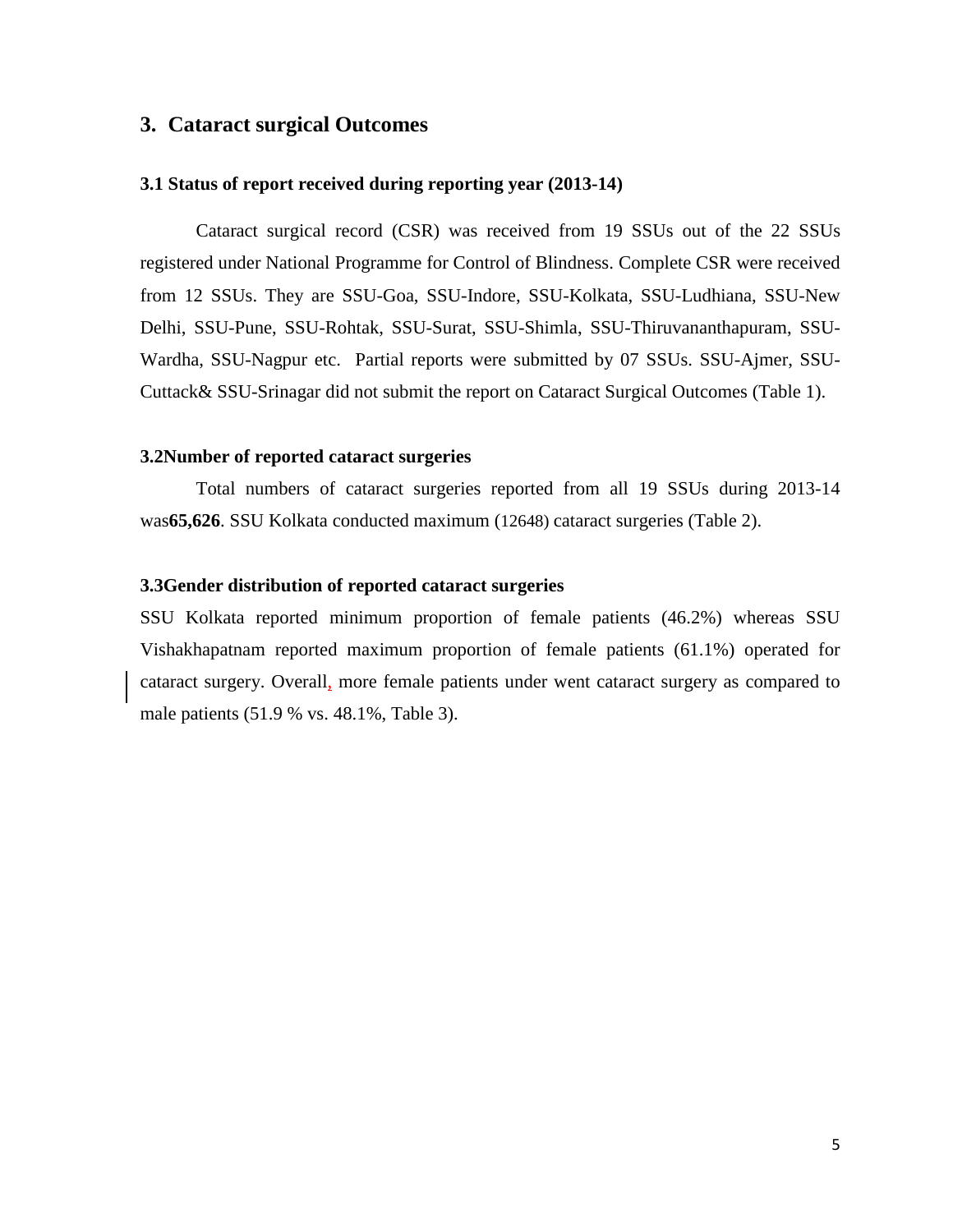| SSU's              | <b>Reports</b>          | Apr-13                | $May-13$              | $Jun-13$       | <b>Jul-13</b>  | <b>Aug-13</b>         | $Sep-13$                 | <b>Oct-13</b>  | <b>Nov-13</b>             | <b>Dec-13</b>             | $Jan-14$       | $Feb-14$                  | $Mar-14$                  |
|--------------------|-------------------------|-----------------------|-----------------------|----------------|----------------|-----------------------|--------------------------|----------------|---------------------------|---------------------------|----------------|---------------------------|---------------------------|
| Allahabad          | <b>OMR</b>              | $\sqrt{2}$            | $\sqrt{ }$            | $\sqrt{ }$     |                | $\sqrt{ }$            |                          | $\sqrt{}$      | $\sqrt{2}$                |                           | $\mathbf X$    | $\mathbf X$               | X                         |
|                    | <b>CSR</b>              | $\sqrt{ }$            | $\sqrt{}$             | $\sqrt{}$      | $\sqrt{ }$     | $\sqrt{ }$            | $\sqrt{ }$               | $\sqrt{}$      | $\sqrt{ }$                | $\sqrt{ }$                | $\mathbf X$    | $\boldsymbol{\mathrm{X}}$ | $\mathbf X$               |
|                    | <b>OMR</b>              | $\sqrt{ }$            | $\sqrt{}$             | $\sqrt{}$      | $\sqrt{ }$     | $\sqrt{ }$            | $\sqrt{ }$               | $\sqrt{ }$     | $\sqrt{ }$                | $\sqrt{ }$                | $\sqrt{ }$     | $\mathbf X$               | $\mathbf X$               |
| Aligarh            | $\overline{\text{CSR}}$ | $\sqrt{ }$            | $\sqrt{}$             | $\sqrt{}$      | $\sqrt{ }$     | $\sqrt{ }$            | $\sqrt{ }$               | $\sqrt{ }$     | $\sqrt{ }$                | $\sqrt{ }$                | $\sqrt{ }$     | $\mathbf X$               | $\mathbf X$               |
|                    | <b>OMR</b>              | $\overline{X}$        | $\mathbf X$           | $\mathbf X$    | X              | $\overline{\text{X}}$ | $\mathbf X$              | $\mathbf X$    | $\mathbf X$               | $\overline{X}$            | $\mathbf X$    | $\boldsymbol{\mathrm{X}}$ | $\boldsymbol{\mathrm{X}}$ |
| Ajmer              | $\bf CSR$               | $\overline{X}$        | $\overline{X}$        | $\overline{X}$ | $\overline{X}$ | $\overline{X}$        | $\overline{X}$           | $\overline{X}$ | $\overline{X}$            | $\overline{X}$            | $\mathbf X$    | $\overline{X}$            | $\overline{X}$            |
|                    | <b>OMR</b>              | $\overline{X}$        | X                     | $\mathbf X$    | X              | $\mathbf X$           | X                        | $\mathbf X$    | $\mathbf X$               | $\mathbf X$               | $\mathbf X$    | X                         | $\mathbf X$               |
| <b>Cuttack</b>     | $\overline{\text{CSR}}$ | $\overline{X}$        | $\overline{X}$        | $\overline{X}$ | $\overline{X}$ | $\mathbf X$           | $\overline{X}$           | $\mathbf X$    | $\mathbf X$               | $\boldsymbol{\mathrm{X}}$ | $\mathbf X$    | $\boldsymbol{\mathrm{X}}$ | $\mathbf X$               |
|                    | <b>OMR</b>              | $\sqrt{ }$            | $\sqrt{}$             | $\sqrt{}$      | $\sqrt{}$      | $\sqrt{ }$            | $\sqrt{ }$               | $\sqrt{}$      | $\sqrt{ }$                | $\sqrt{ }$                | $\sqrt{ }$     | $\sqrt{}$                 | $\sqrt{}$                 |
| Goa                | $\overline{\text{CSR}}$ | $\sqrt{ }$            | $\sqrt{ }$            | $\sqrt{ }$     | $\sqrt{ }$     | $\sqrt{ }$            | $\sqrt{ }$               | $\sqrt{ }$     | $\sqrt{ }$                | $\sqrt{ }$                | $\sqrt{}$      | $\sqrt{ }$                | N                         |
|                    | <b>OMR</b>              | $\sqrt{ }$            | $\sqrt{}$             | $\sqrt{}$      | $\sqrt{ }$     | $\sqrt{ }$            | $\sqrt{ }$               | $\sqrt{ }$     | $\sqrt{ }$                | $\sqrt{ }$                | $\sqrt{ }$     | $\sqrt{ }$                | V                         |
| <b>Indore</b>      | <b>CSR</b>              | $\sqrt{ }$            | $\sqrt{}$             | $\sqrt{}$      | $\sqrt{ }$     | $\sqrt{ }$            | $\sqrt{ }$               | $\sqrt{ }$     | $\sqrt{ }$                | $\sqrt{}$                 | $\sqrt{}$      | $\sqrt{ }$                | N                         |
|                    | <b>OMR</b>              | $\sqrt{ }$            | $\sqrt{ }$            | $\sqrt{ }$     | $\sqrt{ }$     | $\sqrt{ }$            | $\sqrt{ }$               | X              | $\boldsymbol{\mathrm{X}}$ | $\boldsymbol{\mathrm{X}}$ | $\mathbf X$    | $\mathbf X$               | $\mathbf X$               |
| Jammu              | CSR                     | $\sqrt{ }$            | $\sqrt{}$             | $\sqrt{}$      | $\sqrt{ }$     | $\sqrt{ }$            | $\sqrt{ }$               | $\mathbf X$    | $\mathbf X$               | $\mathbf X$               | $\mathbf X$    | X                         | $\mathbf X$               |
|                    | <b>OMR</b>              | $\sqrt{ }$            | $\sqrt{ }$            | $\sqrt{ }$     | $\sqrt{ }$     | $\sqrt{ }$            | $\sqrt{ }$               | $\sqrt{ }$     | $\sqrt{ }$                | $\sqrt{ }$                | $\sqrt{}$      | $\sqrt{}$                 | N                         |
| Kolkata            | $\overline{\text{CSR}}$ | $\sqrt{ }$            | $\sqrt{ }$            | $\sqrt{ }$     | $\sqrt{ }$     | $\sqrt{ }$            |                          | $\sqrt{ }$     | $\sqrt{ }$                | $\sqrt{ }$                | $\sqrt{ }$     | $\sqrt{ }$                | N                         |
|                    | <b>OMR</b>              | $\sqrt{ }$            | $\sqrt{}$             | $\sqrt{}$      | $\sqrt{ }$     | $\sqrt{ }$            | $\sqrt{ }$               | $\sqrt{ }$     | $\sqrt{ }$                | $\sqrt{ }$                | $\sqrt{ }$     | $\sqrt{ }$                | V                         |
| Ludhiana           | $\overline{\text{CSR}}$ | $\sqrt{ }$            | $\sqrt{ }$            | $\sqrt{ }$     | $\sqrt{ }$     | $\sqrt{ }$            | $\sqrt{ }$               | $\sqrt{ }$     | $\sqrt{ }$                | $\sqrt{ }$                | $\sqrt{2}$     | $\sqrt{}$                 |                           |
|                    | <b>OMR</b>              | $\overline{\sqrt{ }}$ | $\sqrt{ }$            | $\sqrt{ }$     | $\sqrt{ }$     | $\sqrt{ }$            | $\sqrt{ }$               | $\sqrt{ }$     | $\sqrt{ }$                | $\sqrt{ }$                | $\sqrt{ }$     | $\sqrt{ }$                | N                         |
| <b>New Delhi</b>   | <b>CSR</b>              | $\sqrt{ }$            | $\sqrt{}$             | $\sqrt{}$      | $\sqrt{}$      | $\sqrt{ }$            | $\sqrt{ }$               | $\sqrt{ }$     | $\sqrt{ }$                | $\sqrt{ }$                | $\sqrt{ }$     | $\sqrt{ }$                | V                         |
|                    | <b>OMR</b>              | $\sqrt{ }$            | $\sqrt{ }$            | $\sqrt{ }$     | $\sqrt{ }$     | $\sqrt{ }$            | $\sqrt{ }$               | $\sqrt{ }$     | $\sqrt{ }$                | $\sqrt{ }$                | $\sqrt{ }$     | $\sqrt{}$                 |                           |
| <b>Pune</b>        | <b>CSR</b>              | $\sqrt{ }$            | $\sqrt{ }$            |                | $\sqrt{ }$     | $\sqrt{ }$            |                          | $\sqrt{}$      | $\sqrt{ }$                | $\sqrt{ }$                | $\sqrt{ }$     | $\sqrt{}$                 |                           |
|                    | <b>OMR</b>              | $\sqrt{ }$            | $\sqrt{ }$            | $\sqrt{ }$     | $\sqrt{ }$     | $\sqrt{ }$            |                          | $\sqrt{ }$     | $\sqrt{ }$                | $\sqrt{ }$                | $\sqrt{ }$     | $\sqrt{ }$                | N                         |
| Raipur             | $\overline{\text{CSR}}$ | $\sqrt{ }$            | $\sqrt{ }$            | $\sqrt{ }$     | $\mathbf X$    | $\sqrt{ }$            | $\sqrt{ }$               | $\sqrt{ }$     | $\sqrt{ }$                | $\sqrt{}$                 | $\mathbf X$    | $\mathbf X$               | $\mathbf X$               |
|                    | <b>OMR</b>              | $\sqrt{ }$            | $\sqrt{ }$            | $\sqrt{ }$     | $\sqrt{ }$     | $\sqrt{ }$            | $\sqrt{ }$               | $\sqrt{ }$     | $\sqrt{ }$                | $\sqrt{ }$                | $\sqrt{}$      | $\sqrt{ }$                | N                         |
| Rohtak             | <b>CSR</b>              | $\sqrt{ }$            | $\sqrt{}$             | $\sqrt{ }$     | $\sqrt{ }$     | $\sqrt{ }$            | $\sqrt{ }$               | $\sqrt{ }$     | $\sqrt{ }$                | $\sqrt{ }$                | $\sqrt{ }$     | $\sqrt{ }$                | N                         |
|                    | <b>OMR</b>              | $\sqrt{ }$            | $\sqrt{ }$            | $\sqrt{ }$     | $\sqrt{ }$     | $\sqrt{ }$            | $\sqrt{ }$               | $\sqrt{ }$     | $\sqrt{ }$                | $\sqrt{}$                 | $\sqrt{ }$     | $\sqrt{}$                 | N                         |
| <b>Surat</b>       | $\bf CSR$               | $\sqrt{ }$            | $\sqrt{ }$            | $\sqrt{ }$     | $\sqrt{ }$     | $\sqrt{ }$            | $\sqrt{ }$               | $\sqrt{ }$     | $\sqrt{ }$                | $\sqrt{ }$                | N              | V                         | N                         |
|                    | <b>OMR</b>              | $\sqrt{ }$            | $\sqrt{ }$            | $\sqrt{ }$     | $\sqrt{}$      | $\sqrt{ }$            | $\sqrt{ }$               | $\sqrt{ }$     | $\sqrt{ }$                | $\sqrt{ }$                | $\sqrt{ }$     | $\sqrt{ }$                | N                         |
| Shimla             | CSR                     | $\sqrt{ }$            | $\sqrt{}$             | $\sqrt{ }$     | $\sqrt{ }$     | $\sqrt{ }$            | $\sqrt{ }$               | $\sqrt{ }$     | $\sqrt{ }$                | $\sqrt{ }$                | $\sqrt{}$      | $\sqrt{ }$                | $\sqrt{}$                 |
|                    | <b>OMR</b>              | $\overline{X}$        | X                     | X              | X              | $\mathbf X$           | X                        | X              | X                         | X                         | X              | X                         | X                         |
| <b>Srinagar</b>    | $\overline{\text{CSR}}$ | $\overline{X}$        | $\overline{\text{X}}$ | $\mathbf X$    | $\overline{X}$ | $\overline{X}$        | $\overline{X}$           | $\overline{X}$ | $\overline{\mathbf{X}}$   | $\overline{X}$            | $\overline{X}$ | $\boldsymbol{\mathrm{X}}$ | $\overline{X}$            |
|                    | <b>OMR</b>              | $\sqrt{ }$            | $\sqrt{}$             | $\sqrt{}$      | $\sqrt{ }$     | $\sqrt{ }$            | $\sqrt{ }$               | $\sqrt{ }$     | $\sqrt{ }$                | $\sqrt{ }$                | $\sqrt{ }$     | $\sqrt{ }$                | $\sqrt{}$                 |
| Thiruvananthapuram | <b>CSR</b>              | $\sqrt{ }$            | $\sqrt{}$             | $\sqrt{ }$     | $\sqrt{}$      | $\sqrt{ }$            | $\sqrt{ }$               | $\sqrt{ }$     | $\sqrt{ }$                | $\sqrt{ }$                | $\sqrt{}$      | $\sqrt{ }$                | N                         |
|                    | <b>OMR</b>              | $\sqrt{ }$            | $\sqrt{ }$            |                | $\sqrt{ }$     | $\sqrt{ }$            | $\overline{\mathbf{v}}$  | $\sqrt{}$      | $\sqrt{ }$                | $\sqrt{ }$                | $\sqrt{ }$     | $\sqrt{}$                 |                           |
| <b>Udaipur</b>     | $\overline{\text{CSR}}$ | $\sqrt{ }$            | $\sqrt{ }$            | $\sqrt{ }$     | $\sqrt{ }$     | $\sqrt{ }$            |                          | X              | $\boldsymbol{\mathrm{X}}$ | X                         | $\mathbf X$    | $\boldsymbol{\mathrm{X}}$ | $\mathbf X$               |
|                    | <b>OMR</b>              | $\sqrt{ }$            | $\sqrt{ }$            | $\sqrt{}$      | $\sqrt{}$      | $\sqrt{ }$            | $\sqrt{ }$               | $\sqrt{ }$     | $\sqrt{ }$                | $\mathbf X$               | $\overline{X}$ | $\mathbf X$               | $\mathbf X$               |
| Vishakhapatnam     | CSR                     | $\sqrt{ }$            | $\sqrt{ }$            | $\sqrt{ }$     | $\sqrt{ }$     | $\sqrt{ }$            | $\sqrt{ }$               | $\sqrt{}$      | $\boldsymbol{\mathrm{X}}$ | X                         | $\mathbf X$    | $\boldsymbol{\mathrm{X}}$ | $\mathbf X$               |
|                    | <b>OMR</b>              | $\sqrt{}$             | $\sqrt{}$             | $\sqrt{}$      | $\sqrt{ }$     | $\sqrt{ }$            | $\sqrt{ }$<br>$\sqrt{ }$ | $\sqrt{ }$     | $\sqrt{ }$                | $\sqrt{ }$                | $\sqrt{ }$     | $\sqrt{ }$                | $\sqrt{}$                 |
| <b>Vellore</b>     | $\overline{\text{CSR}}$ | $\sqrt{ }$            | $\sqrt{}$             | $\sqrt{ }$     | $\sqrt{}$      | $\sqrt{ }$            |                          | $\sqrt{ }$     | $\sqrt{ }$                | $\sqrt{ }$                | $\sqrt{}$      | $\mathbf X$               | $\mathbf X$               |
|                    | <b>OMR</b>              | $\sqrt{ }$            | $\sqrt{ }$            | $\sqrt{ }$     | $\sqrt{ }$     | $\sqrt{ }$            | $\sqrt{2}$               | $\sqrt{}$      | $\sqrt{ }$                | $\sqrt{ }$                | $\sqrt{ }$     | $\sqrt{}$                 |                           |
| Wardha             | <b>CSR</b>              | $\sqrt{ }$            |                       |                | $\sqrt{ }$     | $\sqrt{ }$            |                          | V              | $\sqrt{ }$                | $\sqrt{ }$                | $\sqrt{ }$     | $\sqrt{ }$                |                           |
|                    | <b>OMR</b>              | $\sqrt{ }$            | $\sqrt{ }$            | $\sqrt{ }$     | $\sqrt{}$      | $\sqrt{ }$            | $\sqrt{ }$               | $\sqrt{ }$     | $\sqrt{ }$                | $\sqrt{ }$                | $\sqrt{ }$     | $\sqrt{}$                 | V                         |
| <b>Nagpur</b>      | <b>CSR</b>              | $\sqrt{ }$            |                       |                | $\sqrt{ }$     | $\sqrt{ }$            |                          |                | $\Delta$                  |                           |                |                           |                           |

# **Table1. Status of Report received from various SSUs -Cataract surgical Reports (CSR) and Ocular Morbidity Report (OMR)**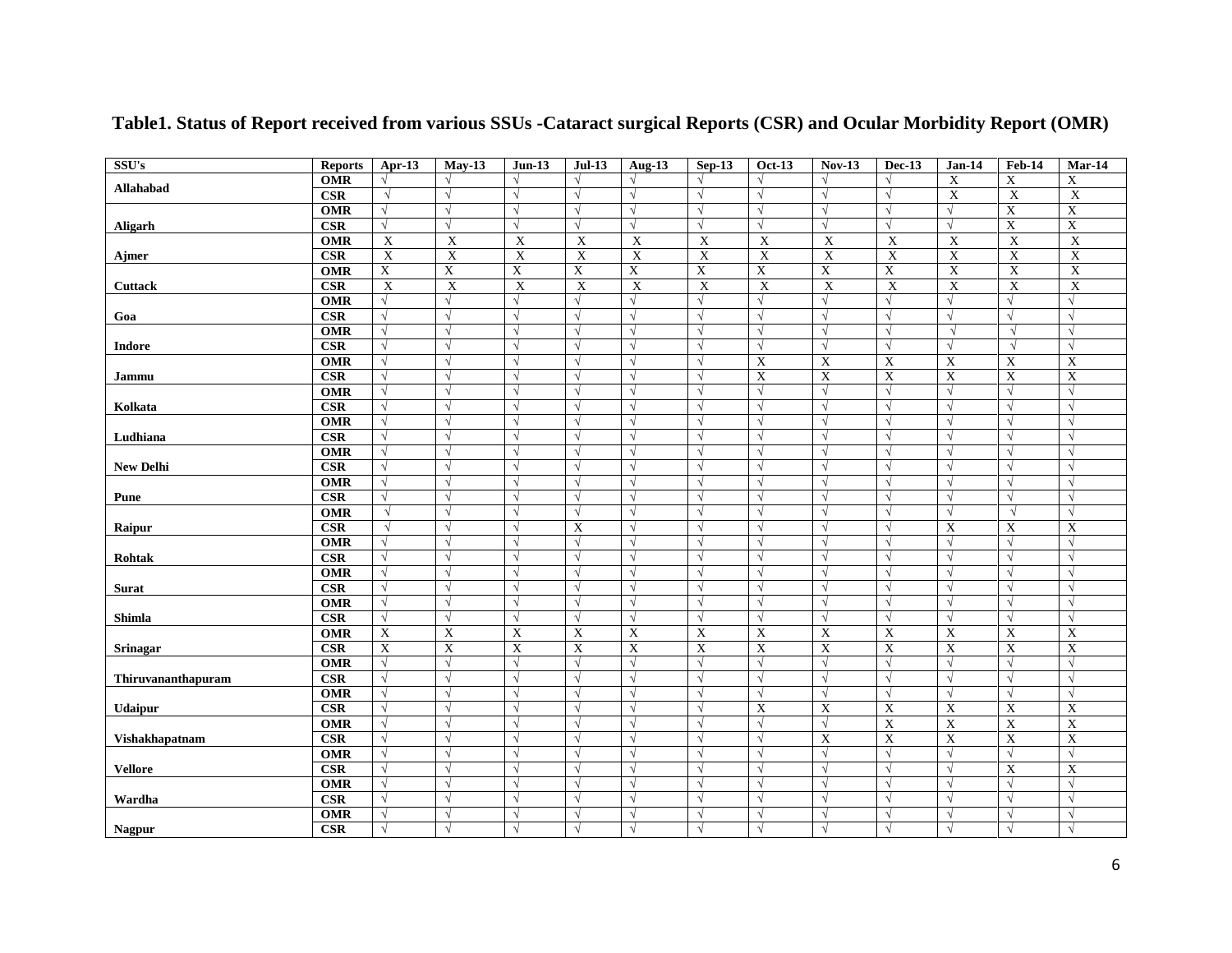| S.No                    | <b>Sentinel surveillance unit</b> | <b>Month of reporting year</b> | <b>Cataract Surgeries</b> |
|-------------------------|-----------------------------------|--------------------------------|---------------------------|
| $\mathbf{1}$            | Allahabad                         | April-December                 | 4800                      |
| $\overline{2}$          | Aligarh                           | April-January                  | 712                       |
| $\overline{\mathbf{3}}$ | Goa                               | April-March                    | 2398                      |
| $\overline{\mathbf{4}}$ | Indore                            | April-March                    | 5016                      |
| 5                       | Jammu                             | April-September                | 338                       |
| 6                       | Kolkata                           | April-March                    | 12648                     |
| $\overline{7}$          | Ludhiana                          | April-March                    | 2681                      |
| 8                       | New Delhi                         | April-March                    | 3792                      |
| 9                       | Pune                              | April-March                    | 3177                      |
| 10                      | Raipur                            | April-June & August-December   | 1190                      |
| 11                      | Rohtak                            | April-March                    | 3774                      |
| 12                      | Surat                             | April-March                    | 3263                      |
| 13                      | Shimla                            | April-March                    | 1852                      |
| 14                      | Thiruvananthapuram                | April-March                    | 2328                      |
| 15                      | Udaipur                           | April-Sept                     | 998                       |
| 16                      | Vishakhapatnam                    | April-October                  | 2878                      |
| 17                      | Vellore                           | April-January                  | 4411                      |
| 18                      | Wardha                            | April-March                    | 6654                      |
| 19                      | Nagpur                            | April-March                    | 2716                      |
|                         | <b>Total</b>                      |                                | 65626                     |

# **Table 2. Number of reported Cataract Surgeries reported in 2013-14**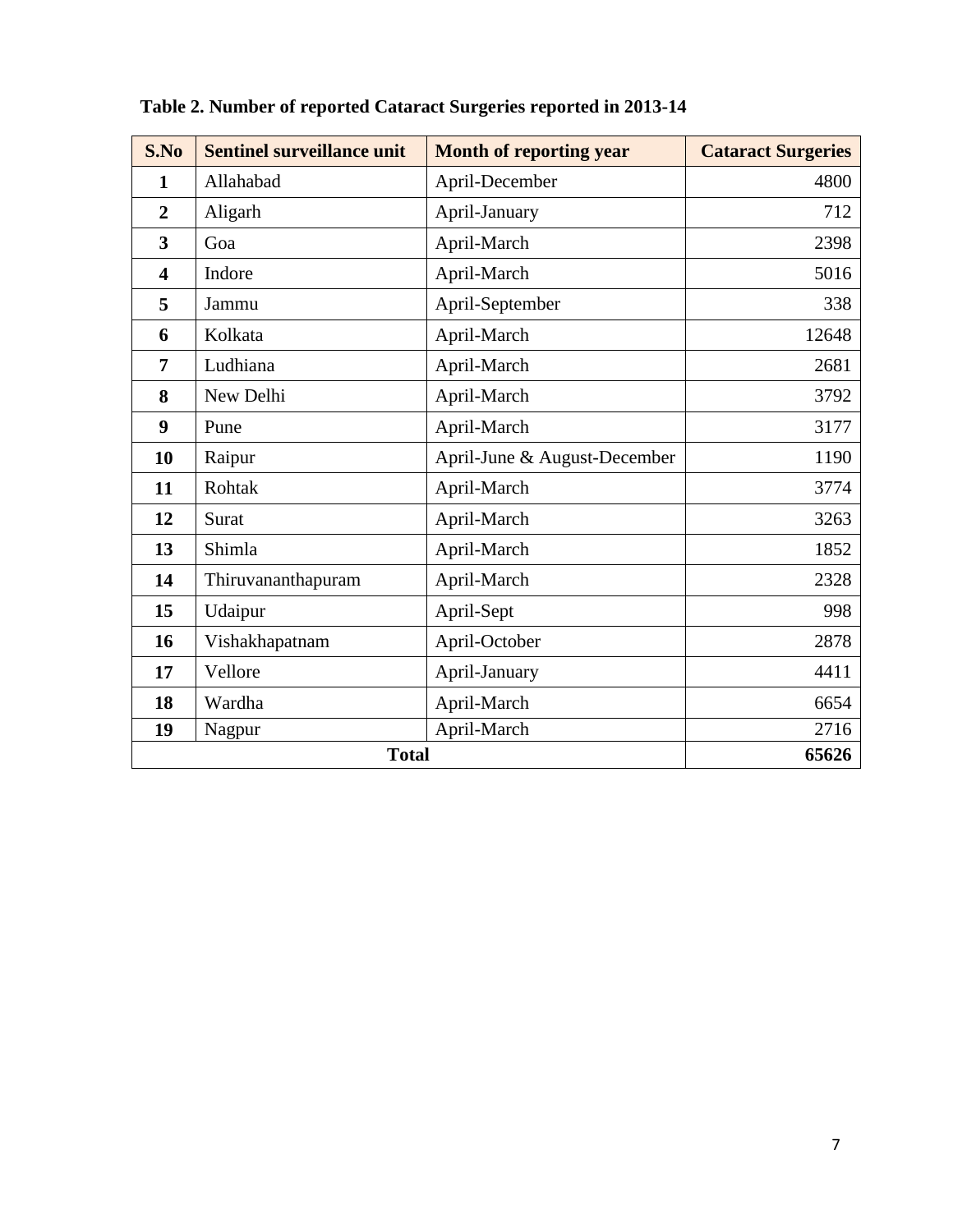| S. No                   | <b>SSU</b>             | <b>Total Cataract Operations</b> |                |  |  |  |  |
|-------------------------|------------------------|----------------------------------|----------------|--|--|--|--|
|                         |                        | Male $(\% )$                     | Female (%)     |  |  |  |  |
| $\mathbf{1}$            | Allahabad              | 1907 (39.7 %)                    | 2893 (60.3 %)  |  |  |  |  |
| $\boldsymbol{2}$        | Aligarh                | 302 (42.4 %)                     | 410 (57.6 %)   |  |  |  |  |
| $\overline{\mathbf{3}}$ | Goa                    | 1113 (46.4 %)                    | 1285 (53.6 %)  |  |  |  |  |
| $\overline{\mathbf{4}}$ | Indore                 | 2366 (47.2 %)                    | 2650 (52.8 %)  |  |  |  |  |
| 5                       | Jammu                  | $170(50.3\%)$                    | 168 (49.7 %)   |  |  |  |  |
| 6                       | Kolkata                | 6801 (53.8 %)                    | 5847 (46.2 %)  |  |  |  |  |
| $\overline{7}$          | Ludhiana               | 1381 (51.5 %)                    | 1300 (48.5 %)  |  |  |  |  |
| 8                       | New Delhi              | 2025 (53.4 %)                    | 1767 (46.6 %)  |  |  |  |  |
| 9                       | Pune                   | 1611 (50.7 %)                    | 1566 (49.3 %)  |  |  |  |  |
| 10                      | Raipur                 | 554 (46.6 %)                     | 636 (53.4 %)   |  |  |  |  |
| 11                      | Rohtak                 | 1844 (48.9 %)                    | 1930 (51.1 %)  |  |  |  |  |
| 12                      | Surat<br>1550 (47.5 %) |                                  | 1713 (52.5 %)  |  |  |  |  |
| 13                      | Shimla                 | 858 (46.3 %)                     | 994 (53.7 %)   |  |  |  |  |
| 14                      | Thiruvananthpuram      | 978 (42.0%)                      | 1350 (58 %)    |  |  |  |  |
| 15                      | Udaipur                | 524 (52.5 %)                     | 474 (47.5 %)   |  |  |  |  |
| 16                      | Vishakhapatnam         | 1119 (38.9 %)                    | 1759 (61.1 %)  |  |  |  |  |
| 17                      | Vellore                | 1933 (43.8 %)                    | 2478 (56.2 %)  |  |  |  |  |
| 18                      | Wardha                 | 3314 (49.8 %)                    | 3340 (50.2 %)  |  |  |  |  |
| 19                      | Nagpur                 | 1240 (45.7 %)                    | 1476 (54.3 %)  |  |  |  |  |
|                         | <b>Total</b>           | 31590 (48.1 %)                   | 34036 (51.9 %) |  |  |  |  |

# **Table 3.Gender distribution of reported cataract surgeries**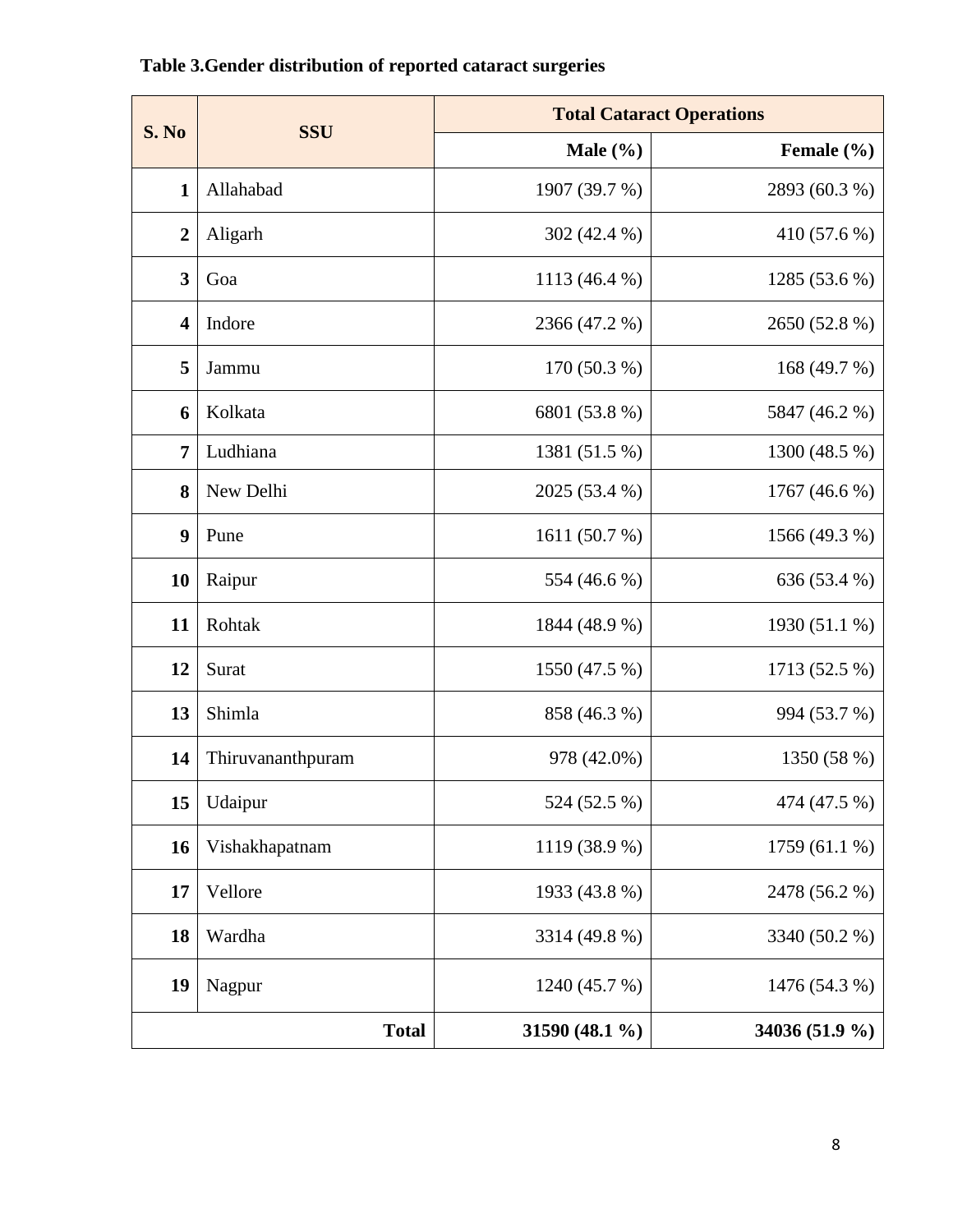#### **3.4 Caste distribution ofbeneficiaries undergoing cataract surgery:**

**Figure2:** Shows the distribution of caste reported in 2013-14. Out of 56890surgeries for which caste data was available, 49.2% were done in SC/ST/OBC patientswhile 50.8% of cataract surgeries were done on General category patients as reported by 16SSUs.



**\***SSU-Ajmer, Cuttack, Goa, Jammu, New Delhi & Srinagar did not submitCaste distribution of beneficiaries undergoing cataract surgery

#### **Figure2**

#### **3.5 Cataract surgeries in Bilateral Blind:**

**Figure3:** Shows that19.1% of surgerieswere conducted in bilateral blind among the reported 57232 surgeries in 15 SSUs, where this data was available.



\*SSU-Ajmer, Cuttack, Indore, Jammu, New Delhi, Srinagar & Thiruvananthapuram did not submit Cataract surgeries in Bilateral Blind

**Figure3**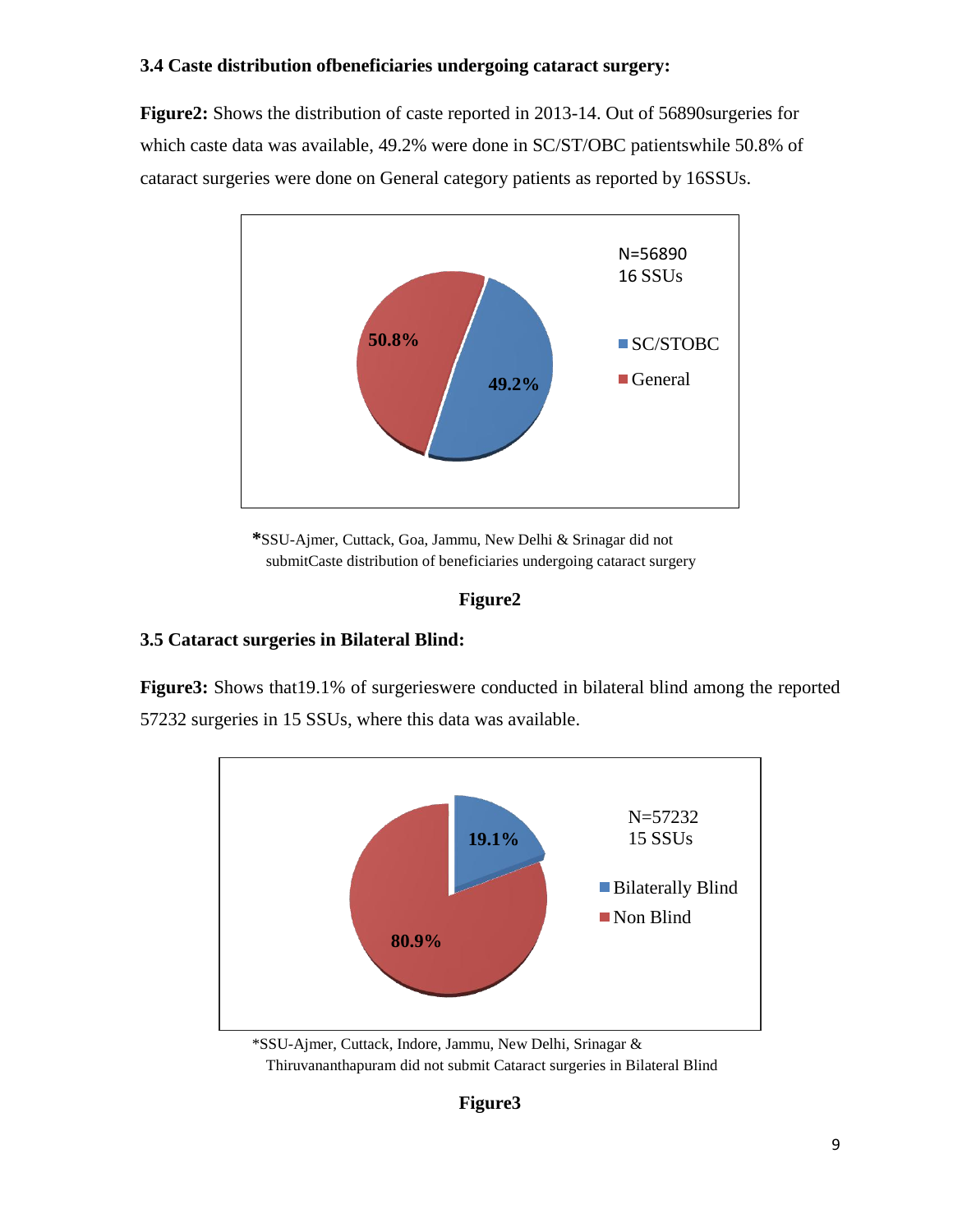| <b>S. No.</b>  | <b>SSUs</b>    | <b>Total Cataract</b><br>surgeries | <b>Surgeries in bilateral blind</b><br>N(%) |
|----------------|----------------|------------------------------------|---------------------------------------------|
| 1              | Allahabad      | 4800                               | 302(6.3)                                    |
| $\overline{2}$ | Goa            | 2398                               | 378(15.8)                                   |
| 3              | Kolkata        | 12648                              | 1230(9.7)                                   |
| $\overline{4}$ | Ludhiana       | 2681                               | 515(19.2)                                   |
| 5              | New Delhi      | 3792                               | 909(24.0)                                   |
| 6              | Pune           | 3177                               | 862(27.1)                                   |
| 7              | Raipur         | 1190                               | 339(28.5)                                   |
| 8              | Rohtak         | 3774                               | 1964(52.0)                                  |
| 9              | Surat          | 3263                               | 304(9.3)                                    |
| 10             | Shimla         | 1852                               | 122(6.6)                                    |
| 11             | Udaipur        | 998                                | 24(2.4)                                     |
| 12             | Vishakhapatnam | 2878                               | 441(15.3)                                   |
| 13             | Vellore        | 4411                               | 267(6.1)                                    |
| 14             | Wardha         | 6654                               | 2473(37.2)                                  |
| 15             | Nagpur         | 2716                               | 791(29.1)                                   |
|                | <b>Total</b>   | 57232                              | 10921 (19.1)                                |

**Table 4:** showed that in 2013-14, SSU Wardha reported maximum proportion of surgeriesconducted among bilateral blind patients (37.2%) whereas SSU Udaipur had only 2.4% of surgeries among bilateral blinds.

#### **3.6 Age at cataract Surgery**

Overall, 63.8% of the cataract surgeries were reported among 60+ age group and 36.2% under 60 year of age.Only5.6% of cataract surgeries were conducted in people less than 40 years age.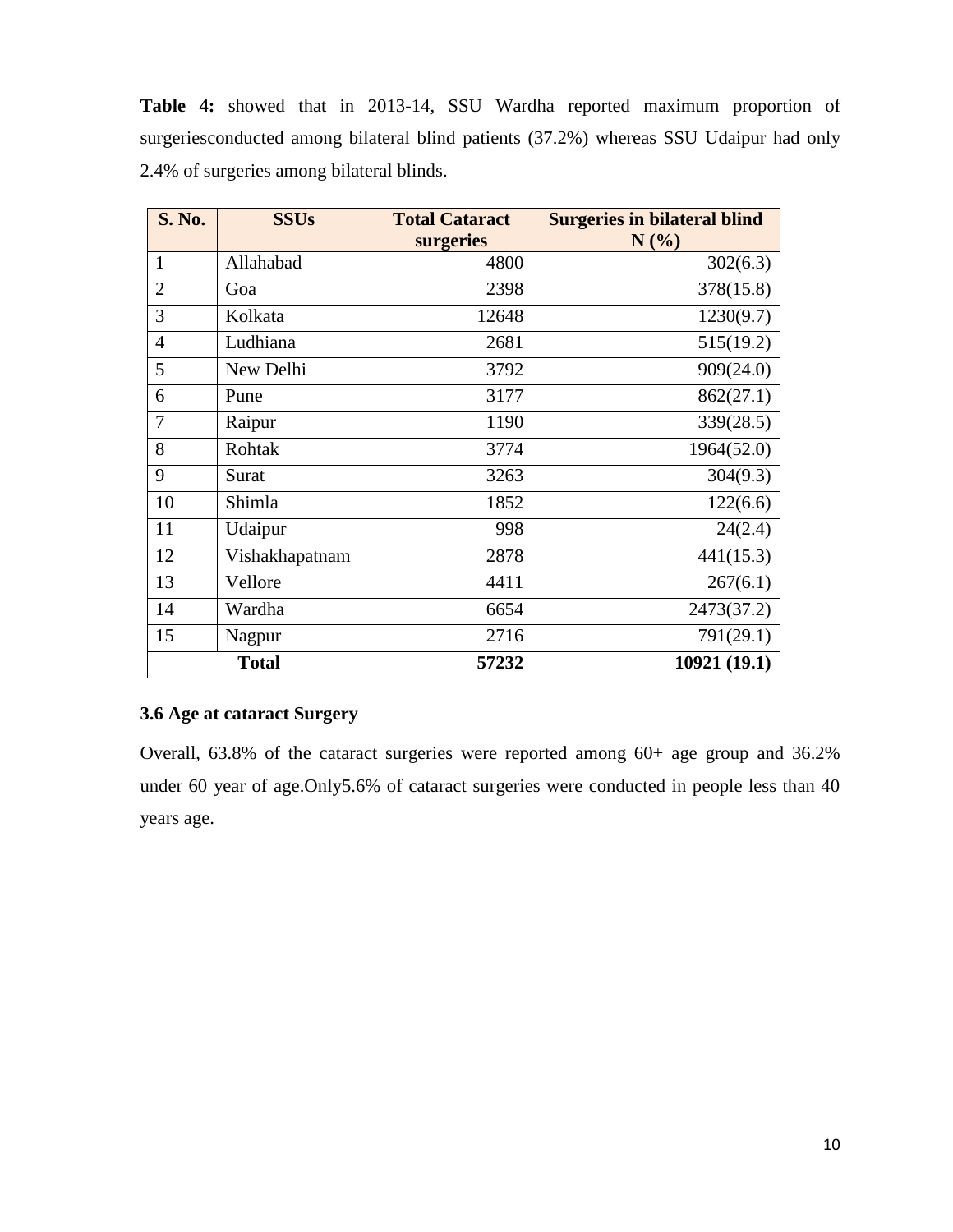

#### **Figure4: Age at cataract surgery in 2013-2014**

\*SSU-Ajmer, Cuttack & Srinagar did not submit report.

#### **Figure 4**

#### **3.7 Cataract surgeries with IOL**

Out of all cataract surgeries, 98.8% were performed with IOL implantation while 1.2% of cataract surgery was done with conventional method during the period 2013-14 as reported by 19 SSUs.

**Figure5: Type of Surgery (with or without IOL implantation)**



\*SSU-Ajmer, Cuttack & Srinagar did not submit report on Type of Surgery.

### **Figure5**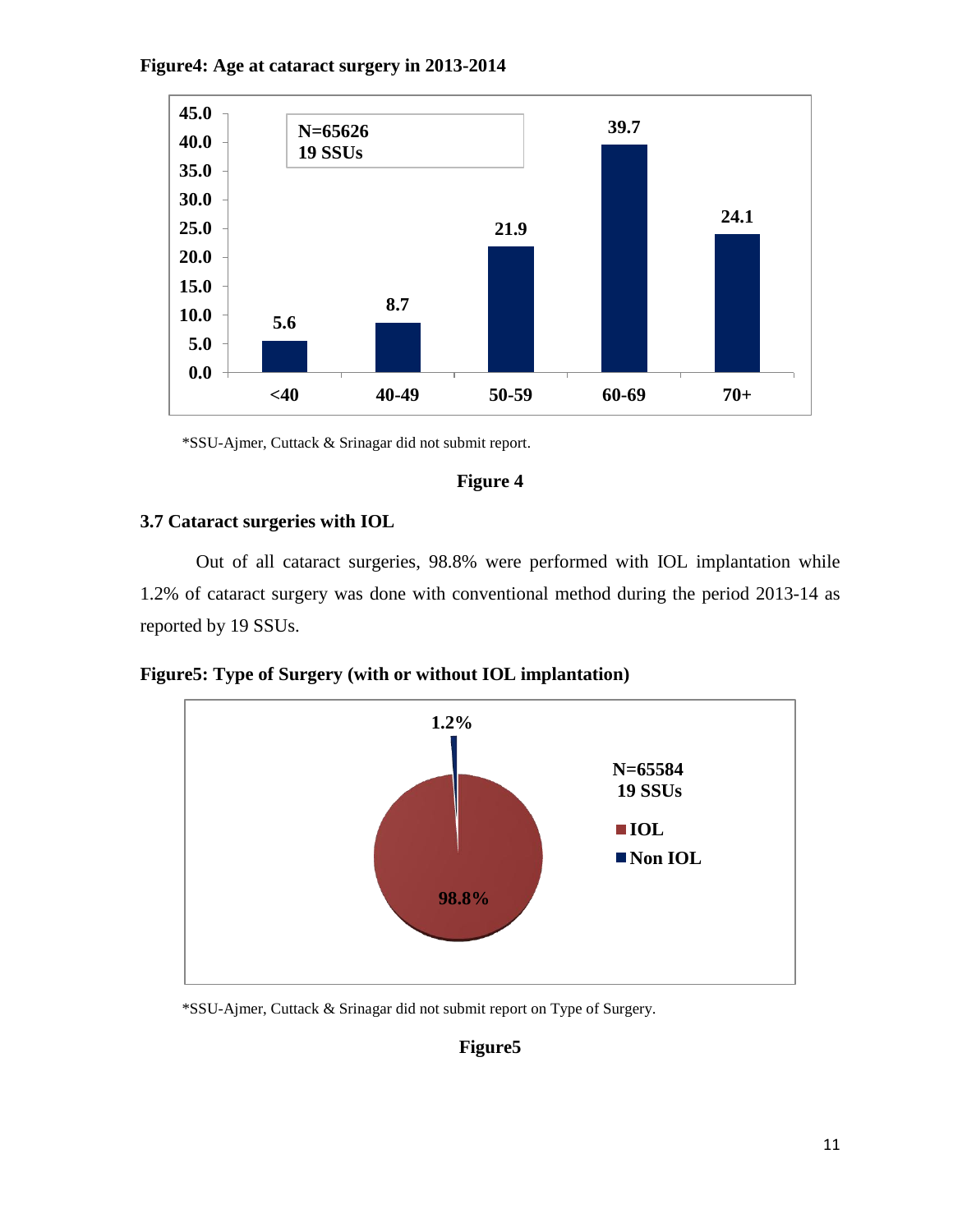#### **3.7.1Cataract surgeries with IOL implantation: SSU wise:**

Most of the SSUs except Jammu achieved NPCB targets of IOL cataract surgeries of more than 95%.





#### **Figure6**

**3.8 Techniques of Cataract Surgery:** Among the reported 65250 surgeries from 18 SSUs, more than two third of surgeries were SICS surgeries. One fourth of the surgeries were conducted by Phacoemulsification techniques.



**Figure7: Technique of Cataract Surgeries**

<sup>\*</sup>SSU-Ajmer, Cuttack, Jammu & Srinagar did not submit information on Technique of Cataract Surgery.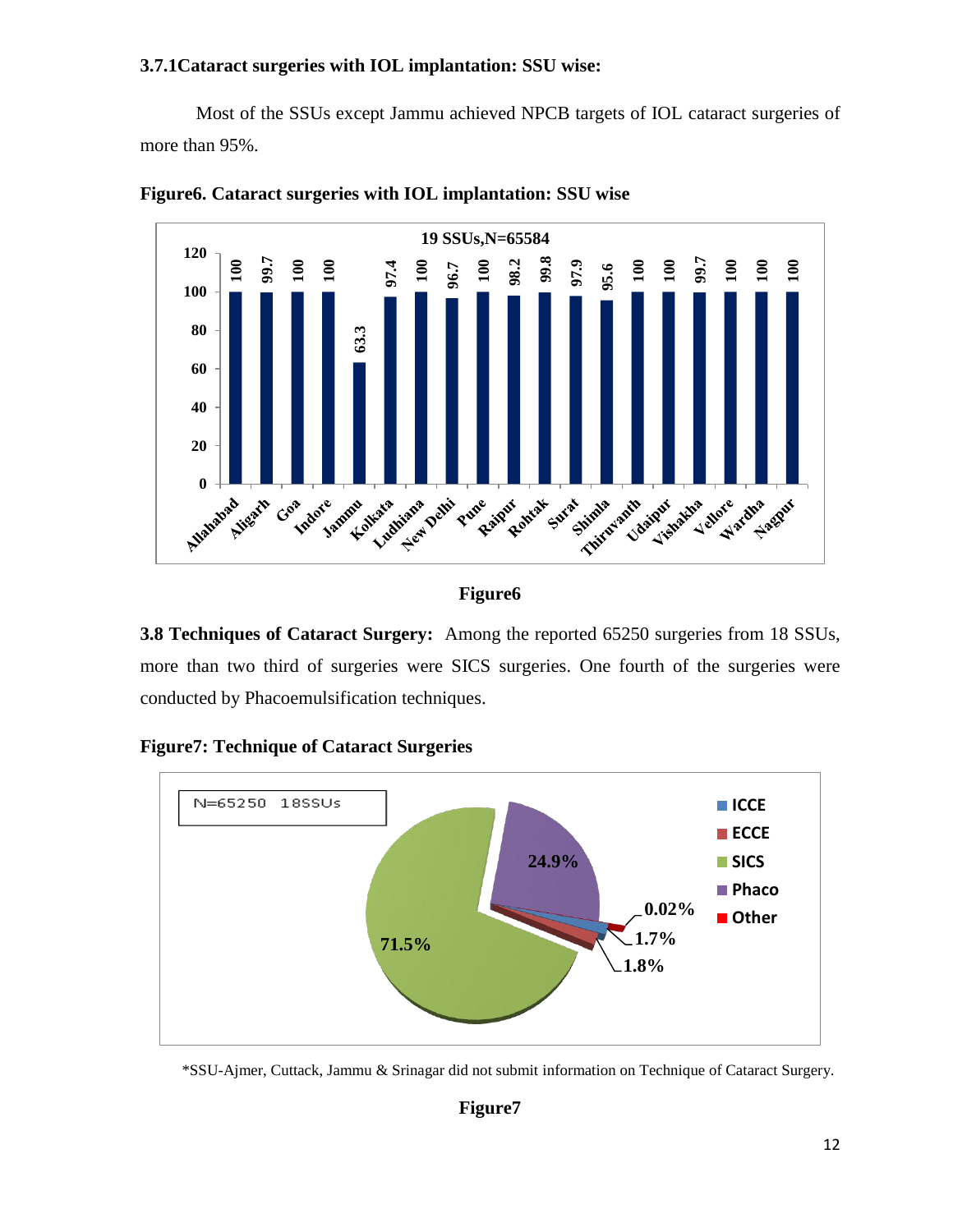#### **3.9. Preoperative Visual Acuity in the operated eye**

75.7% surgeries were conducted in blind eyes (VA<6/60) among the reported 64492 cataract surgeries from 19 SSUs.



#### **Figure8: Categorization of Pre-operative visual acuity (%)**

\*SSU-Ajmer, Cuttack & Srinagar did not submit report on Pre-operative visual acuity.

#### **Figure8**

#### **3.10. Post-operative Visual Acuity in the operated eye**

Out of the total cataract surgery conducted **56208 (**85.6%) had information about immediate post-operative visual acuity status. Among the reported post-operative status, more than 97% patients had vision better than 6/60 and more than 80% had vision better than 6/18 in the operated eye assessed after four week of surgery during the follow up examination. In2.8% (1581) of patients follow up visual acuity was less than 6/60 in the operated eye. Table 4 shows the post-operative visual acuity status of various SSUs and Figure 9 shows the aggregate post-operative VA of all SSUs.



**Figure9: Post-operative visual acuity status**



#### **Figure9**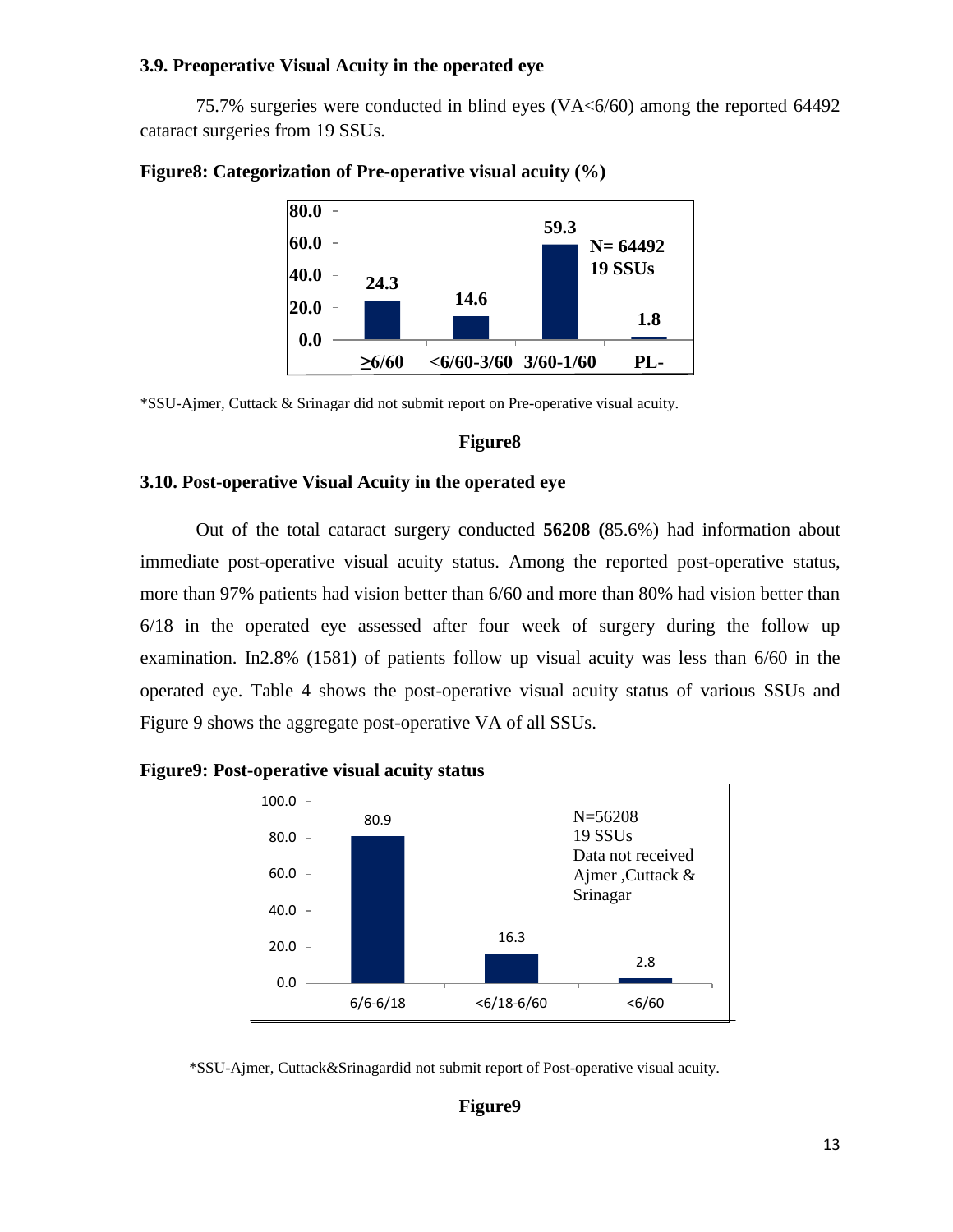| S.No                    | <b>SSU</b>         | <b>Visual Acuity after Surgery</b> |                    |                   |                    |  |  |  |
|-------------------------|--------------------|------------------------------------|--------------------|-------------------|--------------------|--|--|--|
|                         |                    | $6/6$ to $6/18$                    | $< 6/18$ to $6/60$ | < 6/60            | <b>Total</b>       |  |  |  |
| $\mathbf{1}$            | Allahabad*         | 1                                  | $\theta$           | 1                 | $\overline{2}$     |  |  |  |
| $\overline{2}$          | Aligarh            | 534                                | 140                | 38                | 712                |  |  |  |
| 3                       | Goa                | 1271                               | 815                | 312               | 2398               |  |  |  |
| $\overline{\mathbf{4}}$ | Indore             | 4182                               | 712                | 122               | 5016               |  |  |  |
| 5                       | Jammu*             | $\overline{0}$                     | 5                  | 81                | 86                 |  |  |  |
| 6                       | Kolkata            | 10940                              | 1385               | 272               | 12597              |  |  |  |
| $\overline{7}$          | Ludhiana           | 2426                               | 242                | 11                | 2679               |  |  |  |
| 8                       | New Delhi          | 767                                | 492                | 86                | 1345               |  |  |  |
| 9                       | Pune               | 1904                               | 1225               | 48                | 3177               |  |  |  |
| 10                      | Raipur             | 850                                | 339                | $\mathbf{1}$      | 1190               |  |  |  |
| 11                      | Rohtak             | 3251                               | 357                | 166               | 3774               |  |  |  |
| 12                      | Surat              | 3012                               | 200                | 10                | 3222               |  |  |  |
| 13                      | Shimla             | 1723                               | 87                 | 42                | 1852               |  |  |  |
| 14                      | Thiruvananthapuram | 2328                               | $\boldsymbol{0}$   | $\theta$          | 2328               |  |  |  |
| 15                      | Udaipur*           | $\overline{4}$                     | $\overline{2}$     | $\overline{0}$    | 6                  |  |  |  |
| 16                      | Vishakhapatnam     | 2856                               | 8                  | 14                | 2878               |  |  |  |
| 17                      | Vellore            | 4003                               | 145                | 43                | 4191               |  |  |  |
| 18                      | Wardha             | 3441                               | 2880               | 333               | 6654               |  |  |  |
| 19                      | Nagpur             | 1965                               | 135                | 1                 | 2101               |  |  |  |
|                         | <b>Total</b>       | 45458<br>$(80.9\%)$                | 9169<br>$(16.3\%)$ | 1581<br>$(2.8\%)$ | 56208<br>$(100\%)$ |  |  |  |

# **Table 4: Post-operative visual acuity status in SSUs in 2013-14**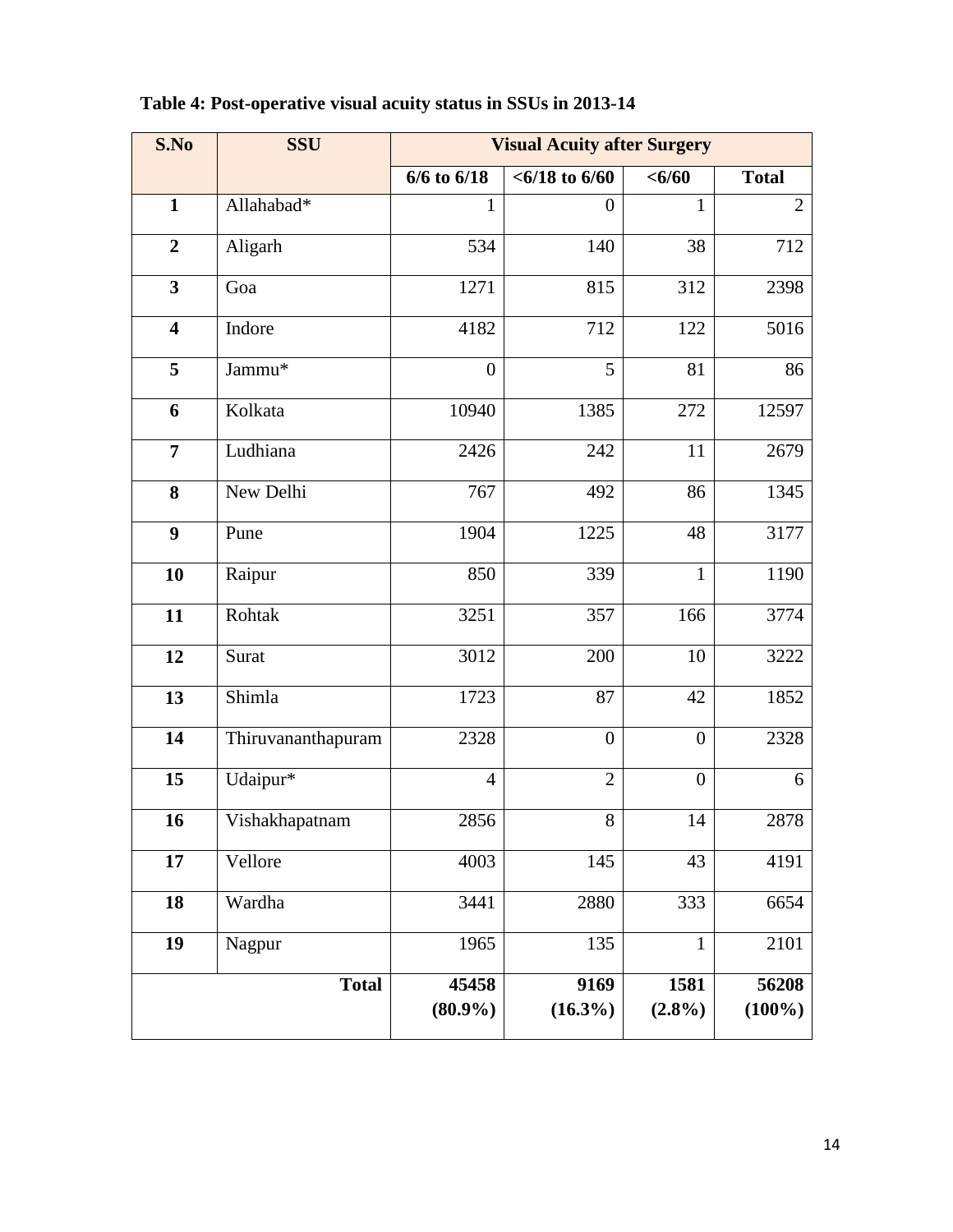#### **3.11. Follow up of Cataract surgeries**

Out of total 65626cataract surgeries reported from all SSUs, 85.6% patients reported for follow up at 4-6 weeks. Refraction was conducted in97.5% of follow up cases and spectacles were issued in 92.8% patientswho underwent refraction.





**Figure9**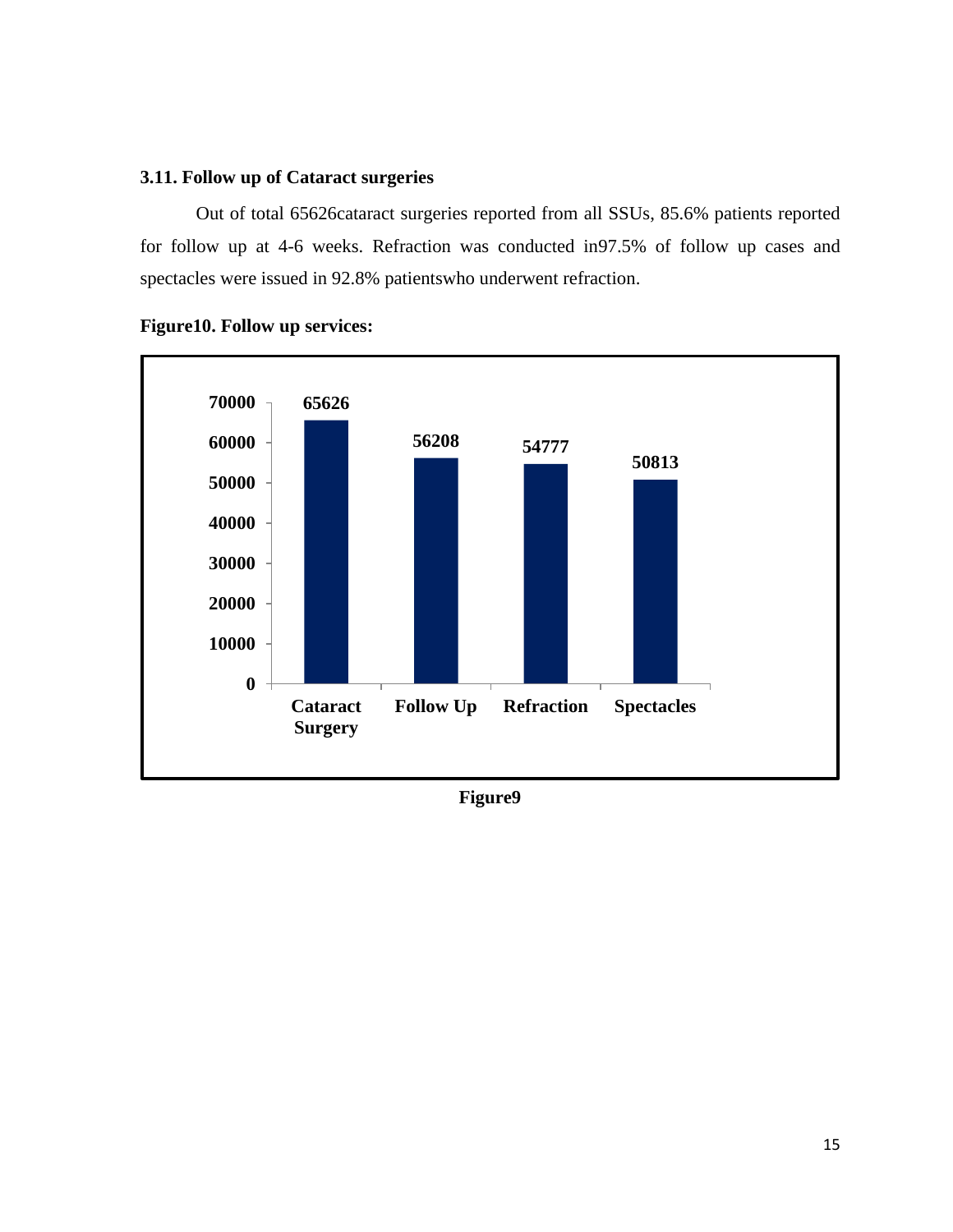#### **3.12. Place of Cataract surgeries**

The maximum no. of cataract surgeries were conducted at govt. hospitals (71.7%) followed by NGOs (24.1%), Pvt. Hospitals (4.2%).





\*SSU-Ajmer, Cuttack & Srinagar did not submit report on Place of cataract surgery.

#### **Figure11**

#### <span id="page-17-0"></span>**4. Complications after Cataract surgeries**

Of the 19 SSUs, only 11 reported complications after cataract surgery. 3 cases of complications (15.7/1000) patients were reported to have complications after cataract surgery. The most common complication after cataract surgery was Posterior Capsular Opacification (3.1/1000) (Table5).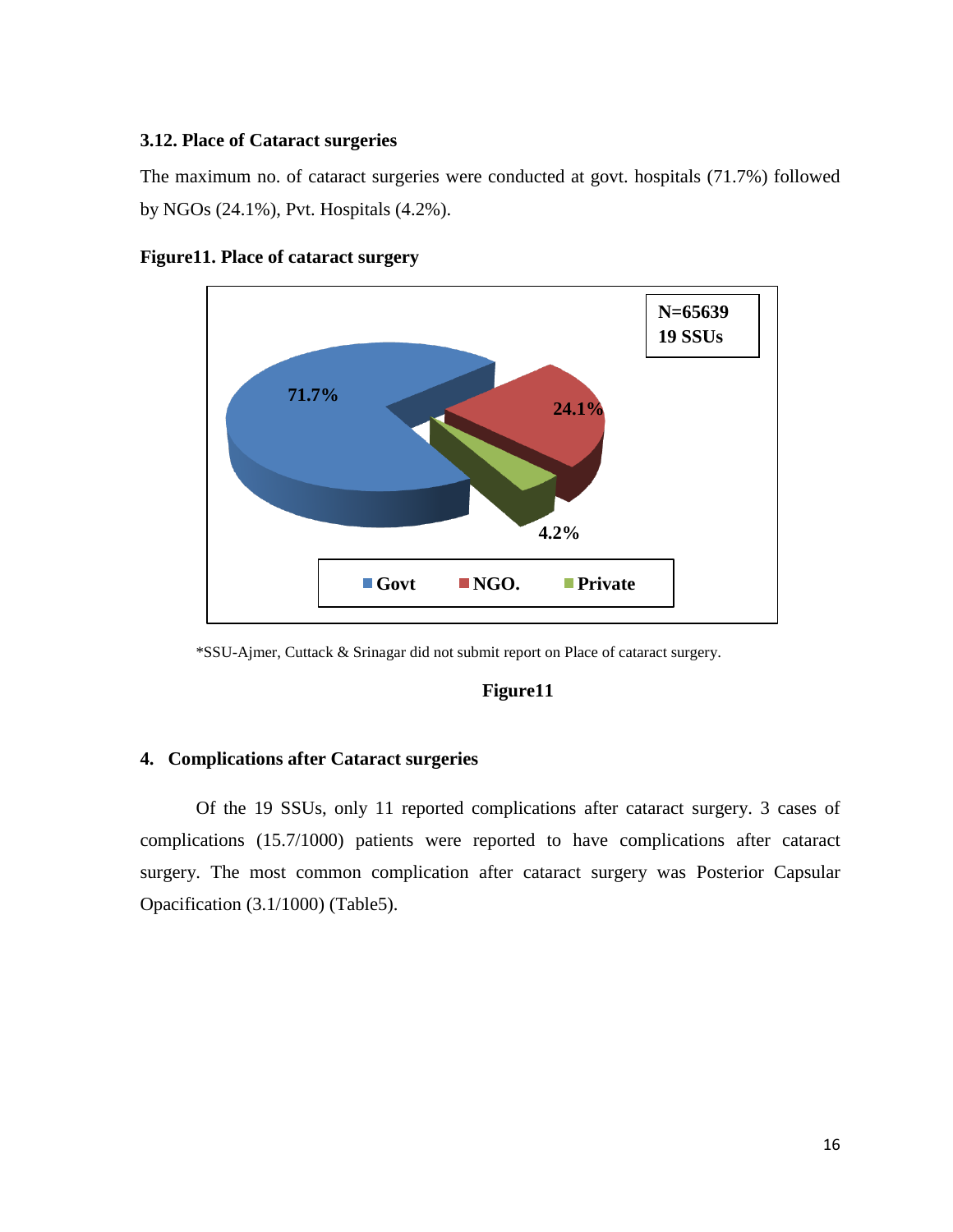

**Figure12. Complications after cataract surgery(per thousand)**

\*SSU-Allahabad, Aligarh, Jammu, Ludhiana, Raipur, Thiruvananthapuram, Udaipur & Nagpur did not report any Complications after cataract surgery. SSU Ajmer, Cuttack and Srinagar did not submit report.

**Figure12**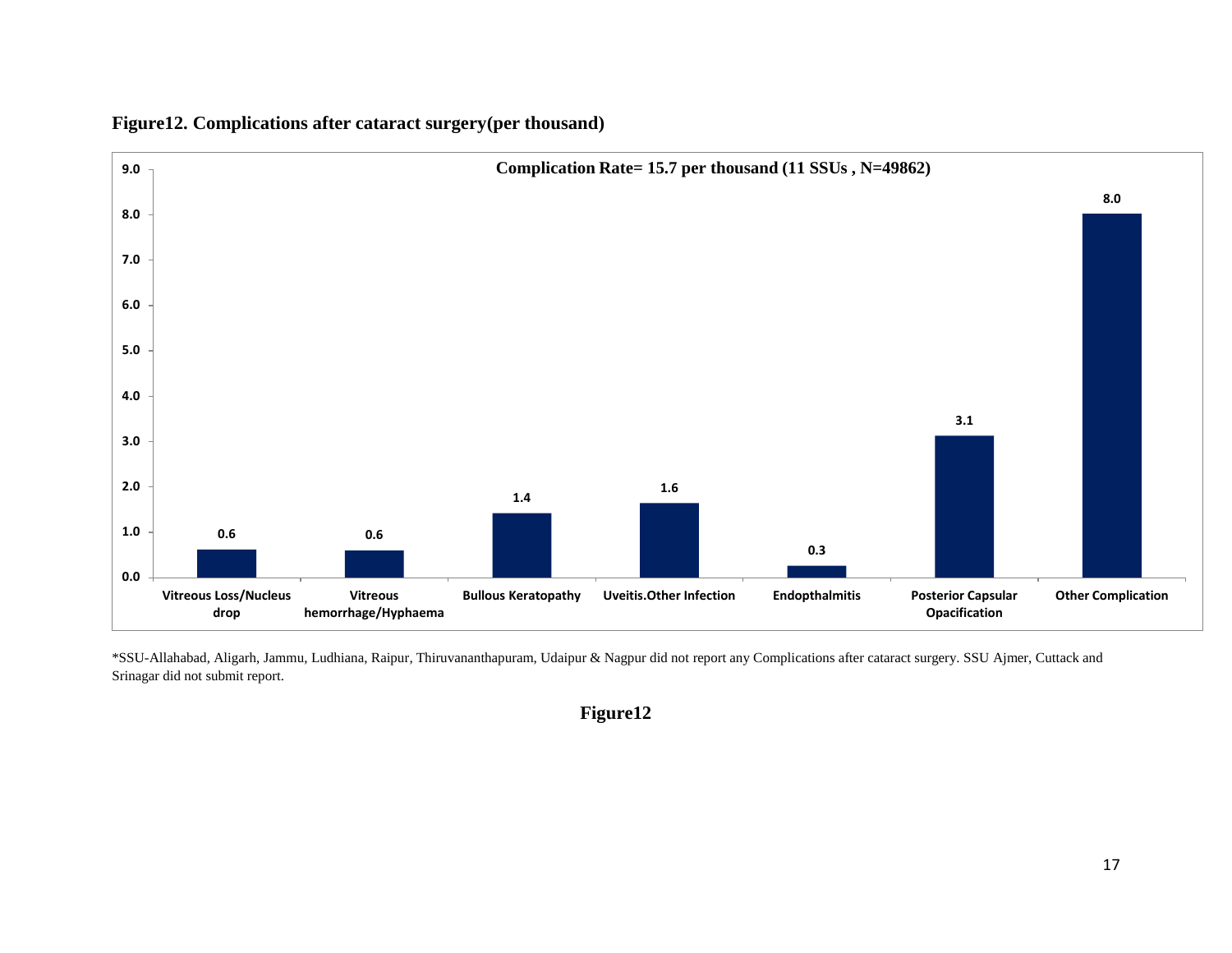| S.No             | <b>SSU</b>            | <b>Vitreous</b><br><b>Loss/Nucl</b><br>eus drop | <b>Vitreous</b><br>haemorrha<br>ge/Hyphae<br>ma | <b>Bullous</b><br><b>Keratop</b><br>athy | <b>Uveitis</b><br><b>Other</b><br><b>Infection</b> | <b>Endophth</b><br>almitis | <b>Posterior</b><br><b>Capsular</b><br><b>Opacific</b><br>ation | <b>Other</b><br><b>Complic</b><br>ation | <b>Total</b><br><b>Complic</b><br>ation | <b>Total</b><br>cataract<br>surgeries<br>reported |
|------------------|-----------------------|-------------------------------------------------|-------------------------------------------------|------------------------------------------|----------------------------------------------------|----------------------------|-----------------------------------------------------------------|-----------------------------------------|-----------------------------------------|---------------------------------------------------|
| $\mathbf{1}$     | Goa                   | $\bf{0}$                                        | $\bf{0}$                                        | $\boldsymbol{0}$                         | $\bf{0}$                                           | $\bf{0}$                   | $\bf{0}$                                                        | 41                                      | 41                                      | 2398                                              |
| $\overline{2}$   | <b>Indore</b>         | $\bf{0}$                                        | $\bf{0}$                                        | $\bf{0}$                                 | $\bf{0}$                                           | $\boldsymbol{0}$           | $\boldsymbol{0}$                                                | 122                                     | 122                                     | 5016                                              |
| 3                | Kolkata               | 16                                              | 15                                              | 32                                       | 50                                                 | 8                          | 42                                                              | 46                                      | 209                                     | 12648                                             |
| 4                | <b>New Delhi</b>      | $\bf{0}$                                        | $\bf{0}$                                        | $\bf{0}$                                 | $\bf{0}$                                           | $\bf{0}$                   | $\overline{2}$                                                  | 81                                      | 83                                      | 3792                                              |
| 5                | <b>Pune</b>           | $\bf{0}$                                        | $\bf{0}$                                        | $\bf{0}$                                 | $\bf{0}$                                           | $\bf{0}$                   | 48                                                              | $\mathbf{0}$                            | 48                                      | 3177                                              |
| 6                | Rohtak                | 6                                               | 4                                               | 35                                       | 25                                                 | $\overline{\mathbf{3}}$    | 47                                                              | 28                                      | 148                                     | 3774                                              |
| 7                | <b>Surat</b>          | $\bf{0}$                                        | $\bf{0}$                                        |                                          | $\bf{0}$                                           | $\overline{2}$             | $\boldsymbol{0}$                                                | 6                                       | 9                                       | 3262                                              |
| 8                | <b>Shimla</b>         | 7                                               | $\bf{0}$                                        | 3                                        | 7                                                  | $\bf{0}$                   | 17                                                              | $\bf{0}$                                | 34                                      | 1852                                              |
| $\boldsymbol{9}$ | <b>Vishakhapatnam</b> | $\boldsymbol{2}$                                | 7                                               | $\bf{0}$                                 | $\bf{0}$                                           | $\bf{0}$                   | $\bf{0}$                                                        | 5                                       | 14                                      | 2878                                              |
| 10               | <b>Vellore</b>        | $\bf{0}$                                        | $\bf{0}$                                        | $\bf{0}$                                 | $\bf{0}$                                           | $\bf{0}$                   | $\bf{0}$                                                        | 20                                      | 20                                      | 4411                                              |
| 11               | Wardha                | $\bf{0}$                                        | 4                                               | $\bf{0}$                                 | $\bf{0}$                                           | $\bf{0}$                   | $\bf{0}$                                                        | 51                                      | 55                                      | 6654                                              |
|                  | <b>Total</b>          | 31                                              | 30                                              | 71                                       | 82                                                 | 13                         | 156                                                             | 400                                     | 783                                     | 49862                                             |

**Table 5: Total reported complications after cataract surgeries in SSUs (2013-14)**

#### **5. Ocular Morbidity Reports (OMR)**

<span id="page-19-0"></span>Out of 22 SSUs, ocular morbidity was reported from 19SSUs (Table 6). Of the total morbidities reported (792931) refractive errors was most common morbidity (34.4%), followed by cataract (29.2%), conjunctivitis (5.4%), disease of adnexa (3.2%) and glaucoma (3.1%), diabetic retinopathy (1.7%). Trachoma was responsible for 0.2% of ocular morbidity. Figure 13 and 14 show the quantitative reporting of ocular morbidity per SSU and type of ocular morbidity reported cumulatively. SSU Ajmer, Cuttack & Srinagar did not send the OMR (Table 6).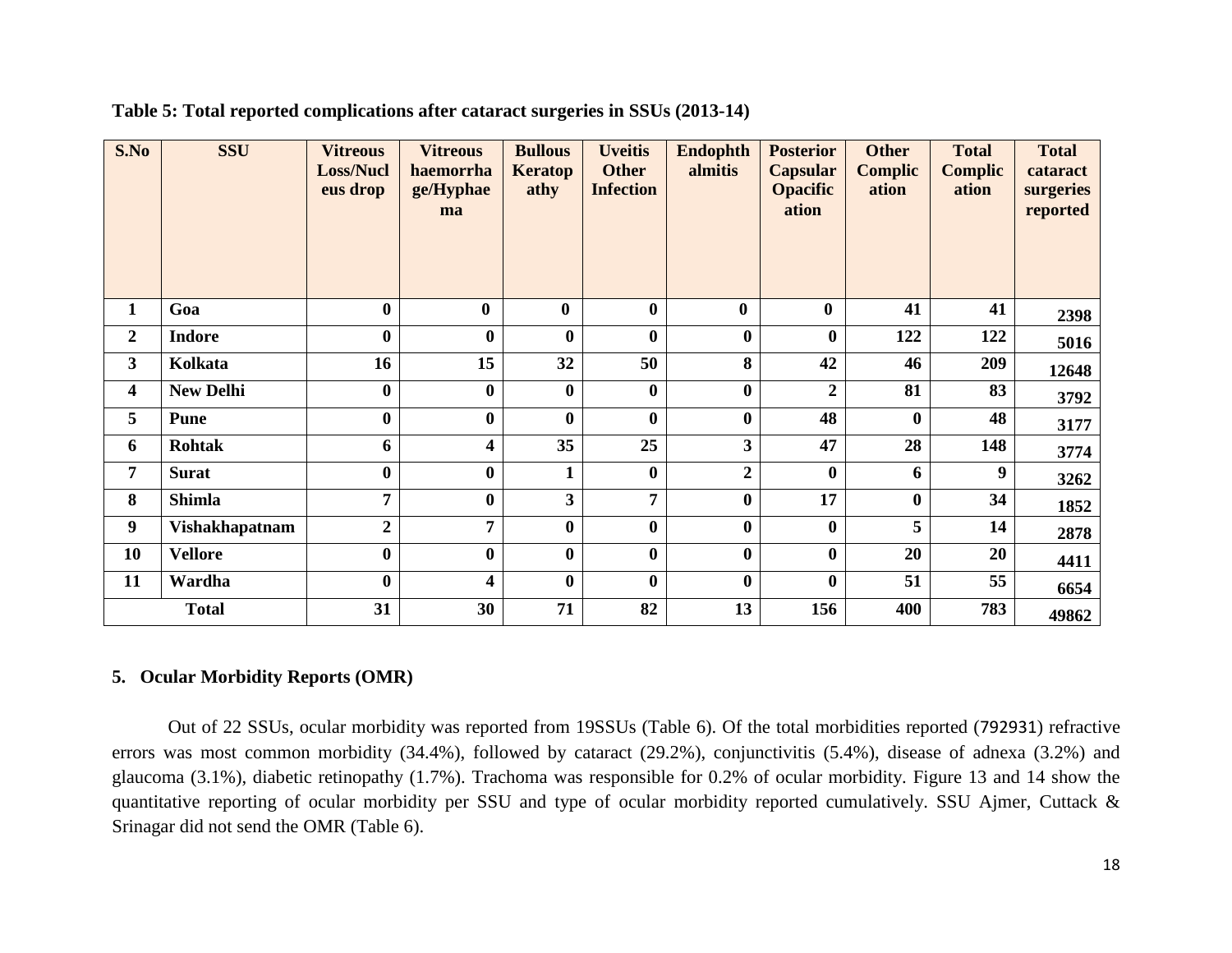**Figure13: Ocular morbidities reported – SSU wise**



\*SSU-Ajmer, Cuttack & Srinagar did not submitOcular Morbidity Report.

**Figure13**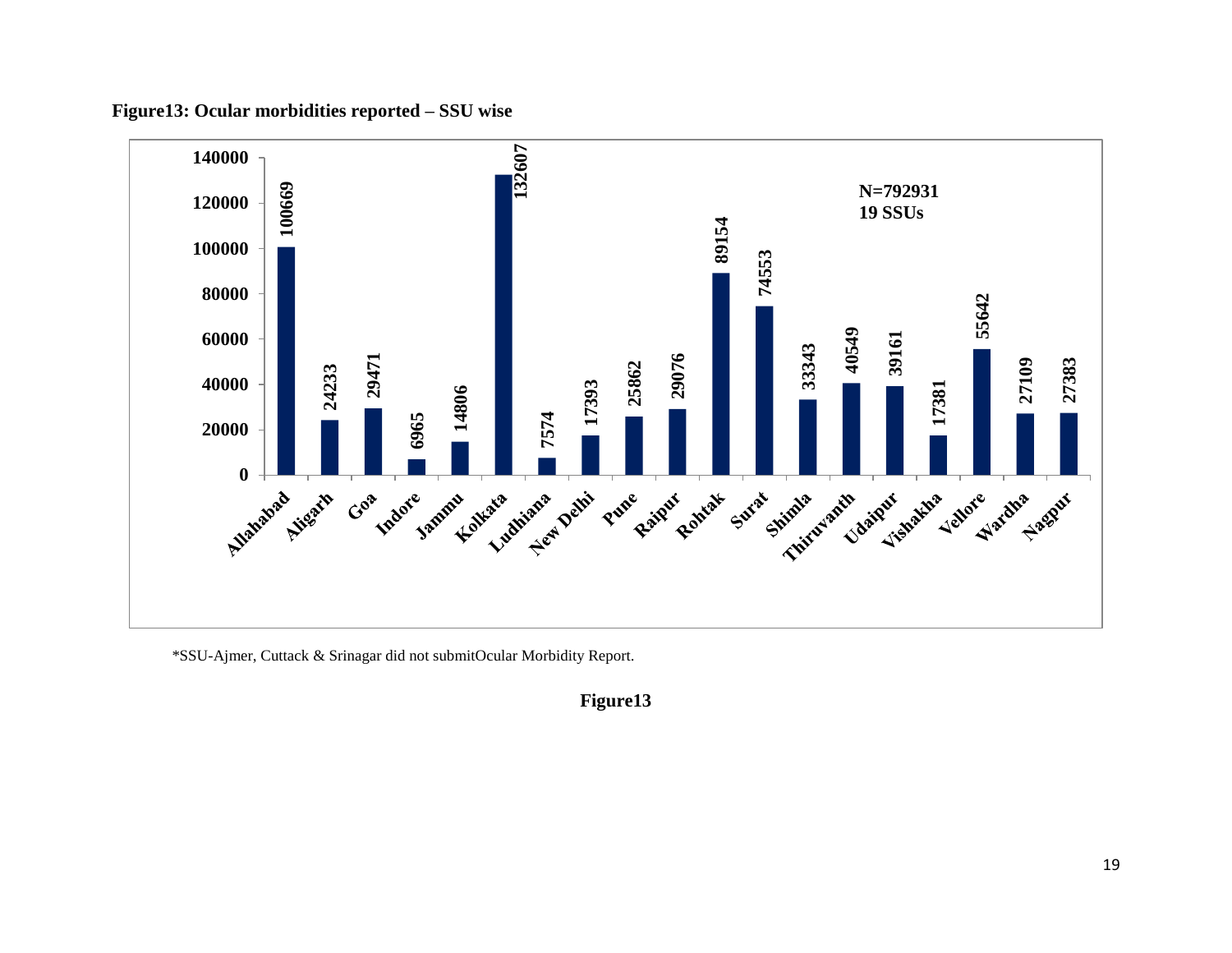

**Figure14. Type of Ocular Morbidities reported from 19 SSUs (%)** 

\*SSU-Ajmer, Cuttack & Srinagar did not submit type ofOcular Morbidity Report.

#### **Figure14**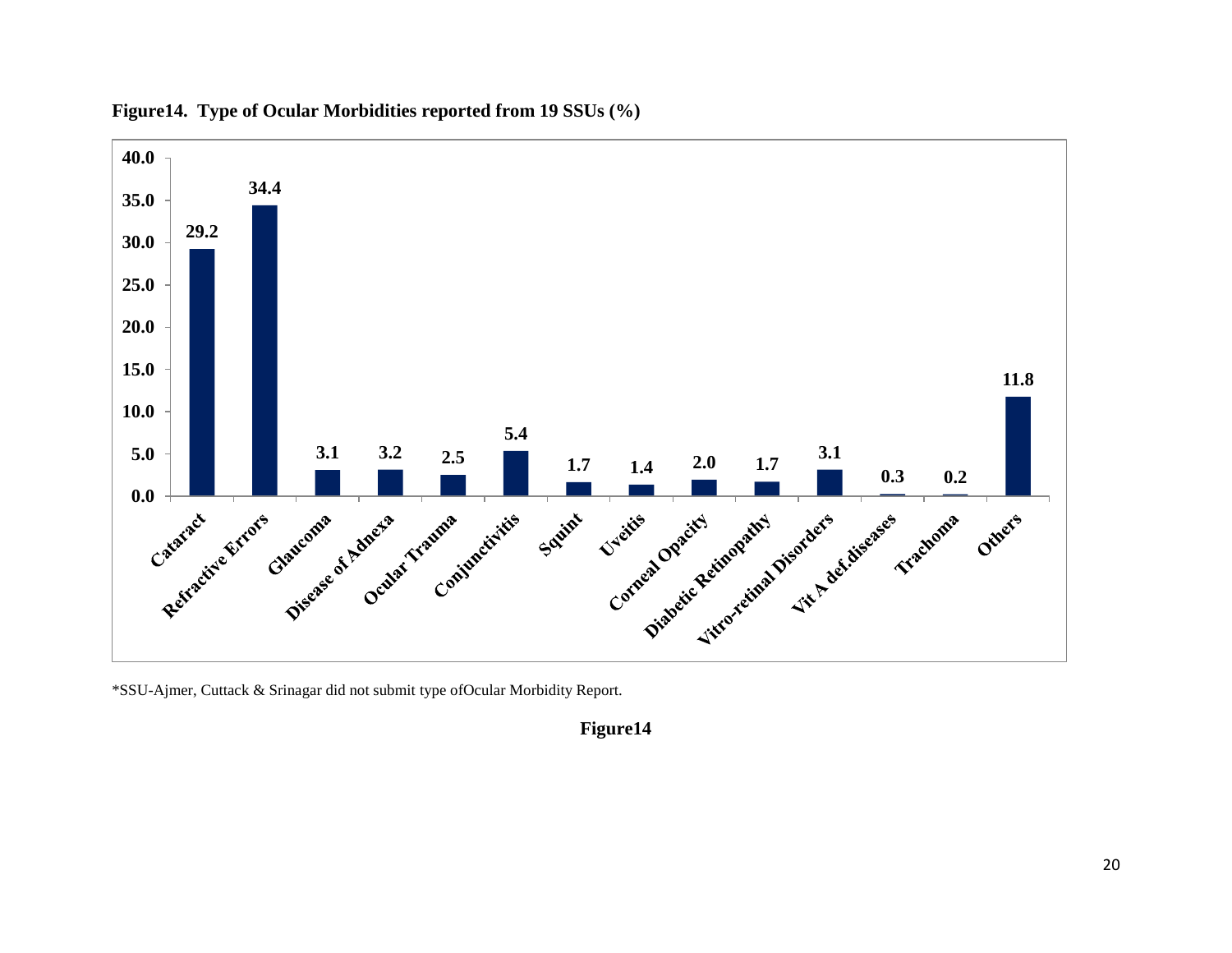| SSU                | <b>Cataract</b> | <b>Refractive</b><br><b>Errors</b> | Glaucoma    | Disease of<br>Adnexa | Ocular<br><b>Trauma</b> | Conjunctivitis        | Squint     | <b>Uveitis</b>        | Corneal<br><b>Opacity</b> | <b>Diabetic</b><br><b>Retinopathy</b> | Vitro-retinal<br><b>Disorders</b> | Vitamin A<br>def.<br>diseases | <b>Trachoma</b> | <b>Others</b> |
|--------------------|-----------------|------------------------------------|-------------|----------------------|-------------------------|-----------------------|------------|-----------------------|---------------------------|---------------------------------------|-----------------------------------|-------------------------------|-----------------|---------------|
| Allahabad          | 23697 (23.5)    | 34704 (34.5)                       | 6857(6.8)   | 6029(6)              | 2807(2.8)               | 11190(11.1)           | 3986 (4)   | 2424(2.4)             | 2216(2.2)                 | 0(0)                                  | 863(0.9)                          | 0(0)                          | 0(0)            | 5896 (5.9)    |
| Aligarh            | 6237(25.7)      | 3364 (13.9)                        | 1573(6.5)   | 137(0.6)             | 140(0.6)                | 425(1.8)              | 678 (2.8)  | 31(0.1)               | 698 (2.9)                 | 91(0.4)                               | 22(0.1)                           | 62(0.3)                       | 1568(6.5)       | 9207 (38)     |
| Goa                | 9229 (31.3)     | 13767 (46.7)                       | 100(0.3)    | 281(1)               | 251(0.9)                | 338(1.1)              | 50(0.2)    | 77(0.3)               | 49(0.2)                   | 149(0.5)                              | 397(1.3)                          | 0(0)                          | 0(0)            | 4783(16.2)    |
| Indore             | 1571(22.6)      | 2272 (32.6)                        | 114(1.6)    | 719 (10.3)           | 217(3.1)                | 648 (9.3)             | 79(1.1)    | 37(0.5)               | 150(2.2)                  | 110(1.6)                              | 56(0.8)                           | $\overline{22(0.3)}$          | 52(0.7)         | 918(13.2)     |
| Jammu              | 2870 (19.4)     | 2592 (17.5)                        | 420(2.8)    | 1536 (10.4)          | 791(5.3)                | 778 (5.3)             | 302(2)     | 117(0.8)              | 160(1.1)                  | 0(0)                                  | 81(0.5)                           | 0(0)                          | 0(0)            | 5159(34.8)    |
| Kolkata            | 87773 (66.2)    | 10889 (8.2)                        | 4407(3.3)   | 2682(2)              | 3026(2.3)               | 1684(1.3)             | 1596(1.2)  | 3226 (2.4)            | 3889 (2.9)                | 2801(2.1)                             | 3960(3)                           | 861(0.6)                      | 0(0)            | 5813 (4.4)    |
| Ludhiana           | 1309(17.3)      | 2179 (28.8)                        | 106(1.4)    | 248(3.3)             | 3(0)                    | 1442 (19)             | 97(1.3)    | 31(0.4)               | 144(1.9)                  | 382(5)                                | 50(0.7)                           | 0(0)                          | 11(0.1)         | 1572 (20.8)   |
| <b>New Delhi</b>   | 3891 (22.4)     | 6651 (38.2)                        | 569 (3.3)   | 547(3.1)             | 4(0)                    | 1338(7.7)             | 1112(6.4)  | 12(0.1)               | 431(2.5)                  | 110(0.6)                              | 502(2.9)                          | 214(1.2)                      | 2(0)            | 2010 (11.6)   |
| Pune               | 6859 (26.5)     | 13586 (52.5)                       | 661(2.6)    | 300(1.2)             | 1071(4.1)               | 590(2.3)              | 824(3.2)   | 252(1)                | 442(1.7)                  | 308(1.2)                              | 157(0.6)                          | 1(0)                          | 0(0)            | 811(3.1)      |
| Raipur             | 13304 (45.8)    | 5821(20)                           | 873(3)      | 749 (2.6)            | 838 (2.9)               | 839(2.9)              | 406(1.4)   | $\overline{765}(2.6)$ | 598 (2.1)                 | 328(1.1)                              | 737(2.5)                          | 99(0.3)                       | 0(0)            | 3719 (12.8)   |
| Rohtak             | 12855 (14.4)    | 48852 (54.8)                       | 3590(4)     | 3760(4.2)            | 3924(4.4)               | 4553(5.1)             | 1694(1.9)  | 1561(1.8)             | 3513(3.9)                 | 2123(2.4)                             | 1977(2.2)                         | 28(0)                         | 11(0)           | 713(0.8)      |
| <b>Surat</b>       | 15686 (21)      | 32652 (43.8)                       | 2157 (2.9)  | 1568(2.1)            | 1671(2.2)               | 3082 $(4.1)$          | 1132(1.5)  | 875(1.2)              | 921(1.2)                  | 0(0)                                  | 1916(2.6)                         | 0(0)                          | 0(0)            | 12893(17.3)   |
| Shimla             | 5854 (17.6)     | 13873(41.6)                        | 1068(3.2)   | 1495 (4.5)           | 577(1.7)                | 3183 (9.5)            | 139(0.4)   | 423(1.3)              | 220(0.7)                  | 1140(3.4)                             | 157(0.5)                          | 9(0)                          | 2(0)            | 5203 (15.6)   |
| Thiruvananthapuram | 4916 (12.1)     | 14953 (36.9)                       | 683(1.7)    | 2626(6.5)            | 2400(5.9)               | 3064 (7.6)            | 601(1.5)   | 321(0.8)              | 591(1.5)                  | 1350(3.3)                             | 9036 (22.3)                       | 4(0)                          | 0(0)            | 4(0)          |
| <b>Udaipur</b>     | 1513(3.9)       | 23761 (60.7)                       | 128(0.3)    | 326(0.8)             | 905(2.3)                | 5782 (14.8)           | 106(0.3)   | 159(0.4)              | 207(0.5)                  | 2672(6.8)                             | 27(0.1)                           | $\overline{24(0.1)}$          | 26(0.1)         | 3525(9)       |
| Vishakhapatnam     | 5063(29.1)      | 7744(44.6)                         | 140(0.8)    | 257(1.5)             | 200(1.2)                | 366(2.1)              | 33(0.2)    | 35(0.2)               | 145(0.8)                  | 193(1.1)                              | 48(0.3)                           | 78(0.4)                       | 7(0)            | 3072 (17.7)   |
| <b>Vellore</b>     | 10031(18)       | 20553 (36.9)                       | 1031(1.9)   | 748(1.3)             | $\overline{222(0.4)}$   | 475(0.9)              | 325(0.6)   | 268(0.5)              | 317(0.6)                  | 1482(2.7)                             | 1176(2.1)                         | 3(0)                          | 0(0)            | 19011(34.2)   |
| Wardha             | 10009 (36.9)    | 10955 (40.4)                       | 33(0.1)     | 725(2.7)             | 195(0.7)                | $\overline{1640}$ (6) | 147(0.5)   | 59(0.2)               | 278(1)                    | 25(0.1)                               | 975(3.6)                          | 5(0)                          | 69(0.3)         | 1994(7.4)     |
| <b>Nagpur</b>      | 9131 (33.3)     | $\overline{3714(13.6)}$            | 170(0.6)    | 292(1.1)             | 770(2.8)                | 1171(4.3)             | 39(0.1)    | 304(1.1)              | 552(2)                    | 437(1.6)                              | 2835 (10.4)                       | 738(2.7)                      | 171(0.6)        | 7059(25.8)    |
| <b>Total</b>       | 231798(29.2)    | 272882(34.4)                       | 24680 (3.1) | 25025(3.2)           | 20012(2.5)              | 42588 (5.4)           | 13346(1.7) | 10977(1.4)            | 15521(2)                  | 13701(1.7)                            | 24972 (3.1)                       | 2148(0.3)                     | 1919(0.2)       | 93362(11.8)   |

# **Table 6: Type of ocular morbidities reported: SSU wise (Percentage)**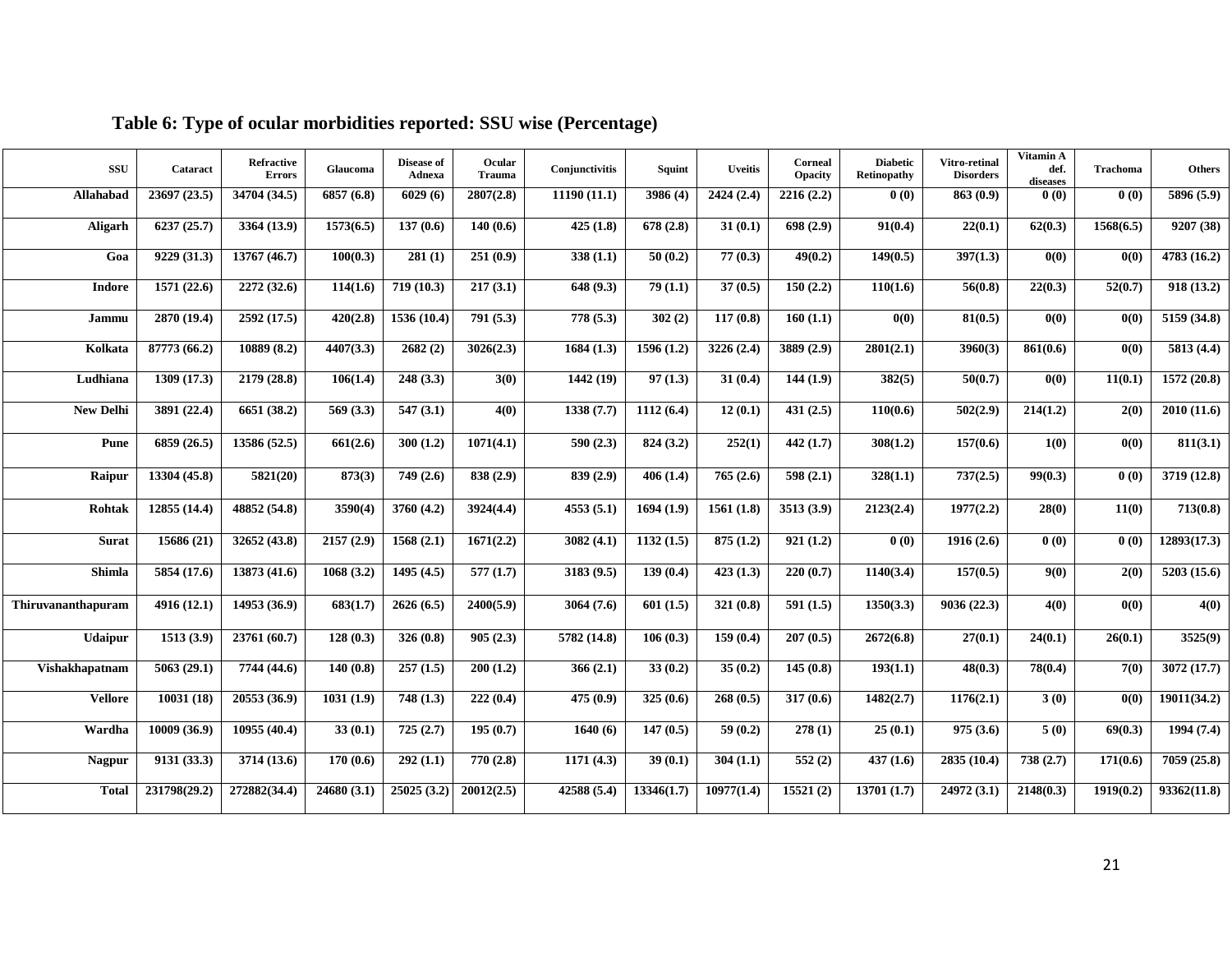#### <span id="page-23-0"></span>**Annexure 1-Cataract Surgery Reporting Performa PERFORMANCE OF CATARACT SURGERY**

| SSU:                                             | Month: |                                                             | Year: |             |               |              |
|--------------------------------------------------|--------|-------------------------------------------------------------|-------|-------------|---------------|--------------|
| <b>Parameter</b>                                 |        |                                                             |       | <b>Male</b> | <b>Female</b> | <b>Total</b> |
| <b>Total Cataract Operations</b>                 |        |                                                             |       |             |               |              |
|                                                  |        | Operations on Bilaterally Blind (Vision <6/60 in both eyes) |       |             |               |              |
|                                                  |        | SC/ST/OBC                                                   |       |             |               |              |
| <b>Caste category</b>                            |        | General                                                     |       |             |               |              |
|                                                  |        | N/A                                                         |       |             |               |              |
|                                                  |        | <40                                                         |       |             |               |              |
|                                                  |        | 40-49                                                       |       |             |               |              |
| <b>Age at Surgery</b>                            |        | $50 - 59$                                                   |       |             |               |              |
|                                                  |        | $60 - 69$                                                   |       |             |               |              |
|                                                  |        | $70+$                                                       |       |             |               |              |
|                                                  |        | $\geq 6/60$                                                 |       |             |               |              |
| <b>Pre-Operative Visual Acuity (Operated</b>     |        | $<$ 6/60 to 3/60                                            |       |             |               |              |
| eye)                                             |        | $<$ 3/60 to PL +                                            |       |             |               |              |
|                                                  |        | PL-                                                         |       |             |               |              |
|                                                  |        | Number with Other eye operated(Pseudophakia/aphakia)        |       |             |               |              |
|                                                  |        | Govt. Hosp                                                  |       |             |               |              |
| <b>Place of Surgery</b>                          |        | <b>NGO</b>                                                  |       |             |               |              |
|                                                  |        | Private Hosp                                                |       |             |               |              |
|                                                  |        | <b>ICCE</b>                                                 |       |             |               |              |
|                                                  |        | <b>ECCE</b>                                                 |       |             |               |              |
| <b>Technique of Surgery</b>                      |        | <b>SICS</b>                                                 |       |             |               |              |
|                                                  |        | Phaco                                                       |       |             |               |              |
|                                                  |        | Other                                                       |       |             |               |              |
|                                                  |        | <b>IOL-PMMA</b>                                             |       |             |               |              |
| <b>Type of Surgery</b>                           |        | <b>IOL-Foldable</b>                                         |       |             |               |              |
|                                                  |        | Non IOL                                                     |       |             |               |              |
|                                                  |        | <b>Follow up 4 Weeks After Surgery</b>                      |       |             |               |              |
| No. of Refraction conducted at Follow Up         |        |                                                             |       |             |               |              |
| No. of Spectacles Prescribed at Follow Up        |        |                                                             |       |             |               |              |
|                                                  |        | $6/6$ to $6/18$                                             |       |             |               |              |
| <b>Follow up Visual Acuity (Operated eye)</b>    |        | $< 6/18$ to 6/60                                            |       |             |               |              |
|                                                  |        | < 6/60                                                      |       |             |               |              |
|                                                  |        | Reason if Visual Acuity at Follow up is <6/60               |       |             |               |              |
| Vitreous Loss / Nucleus Dron                     |        |                                                             |       |             |               |              |
| Vitreous hemorrhage / Hyphaema                   |        |                                                             |       |             |               |              |
| <b>Bullous Keratopathy</b>                       |        |                                                             |       |             |               |              |
| Uveitis / Other Infection                        |        |                                                             |       |             |               |              |
| Endophthalmitis                                  |        |                                                             |       |             |               |              |
| Posterior Capsular Opacification                 |        |                                                             |       |             |               |              |
| <b>Other Complications</b>                       |        |                                                             |       |             |               |              |
| VA <6/60 due to other ocular morbidity (Specify) |        |                                                             |       |             |               |              |
| No Information available for $VA < 6/60$         |        |                                                             |       |             |               |              |